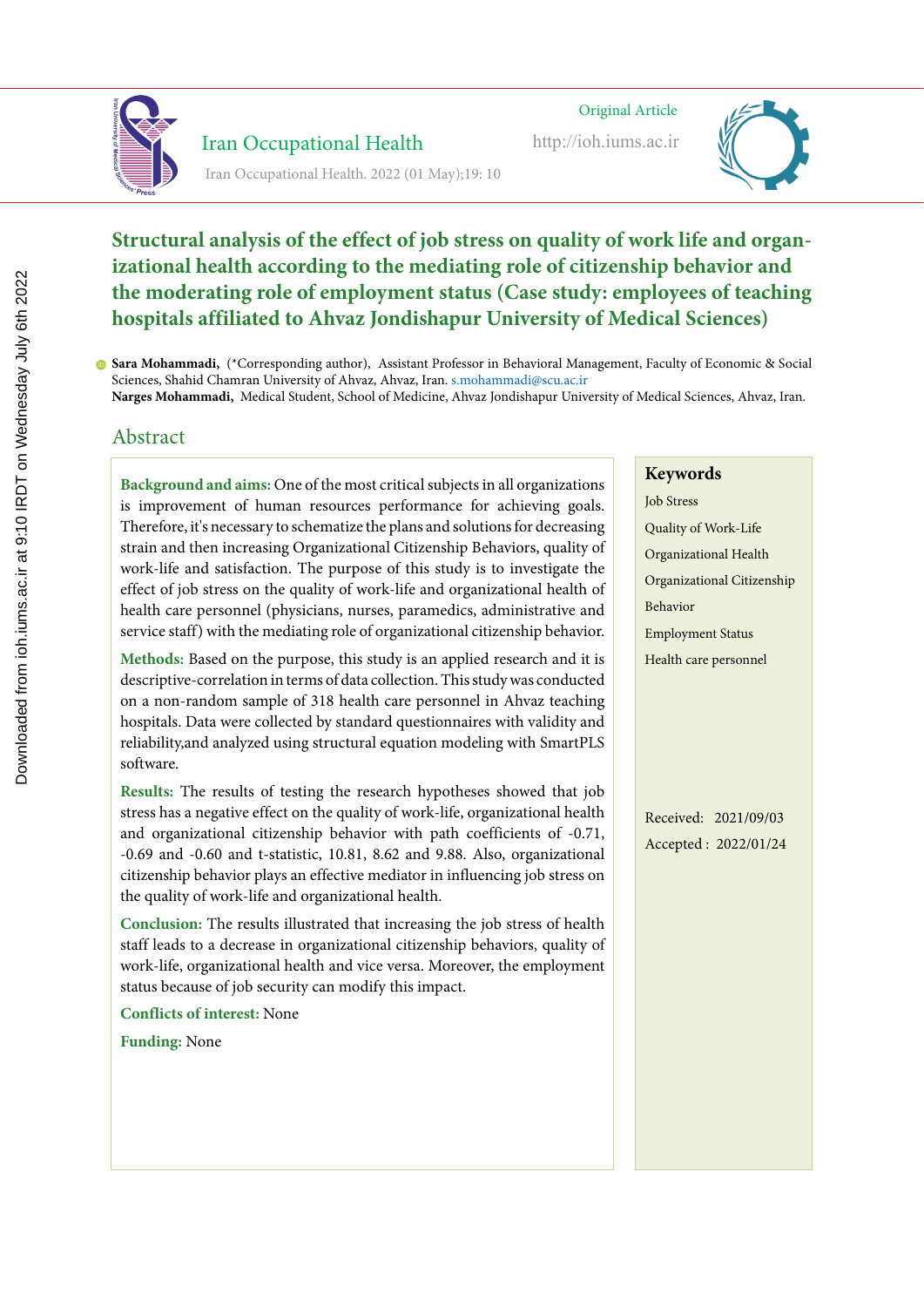#### **INTRODUCTION**

Every day, new topics are entering into the realm of performance improvement and these topics are exploring more areas. Employees' Quality of Work-Life (QWL) is an essential factor in attracting committed, worthy and motivated people for the healthcare sector (1). In contemporary management, the quality of working life has become a major social issue around the world. Today, when people are employed in organizations, they spend many hours of their lives in organizations. How you spend these long hours affects directly the health, morale of employees and job satisfaction and indirectly affects their interaction with the organization and society (2). One of the effective factors in organizational health (OH) and human resource productivity is job stress (JS) and tension due to the occupational nature of health care. Stress affects the minds and souls of people involved in their jobs, and their social vitality. As a result, their organizational health are overshadowed. The most valuable asset of any society is its human resources. The development of capability and skills, improvement and health of human resources at the micro level will lead to the development of the macro-social system. Since employees, as the most important wealth of the organization, have an effective role in the survival and development of the organization, it is necessary to create the right conditions for their greater productivity (3). Organizational health is one of the most important indicators of organizational effectiveness that provides a deep picture of the impact of employees' job behavior in the organization. Health means the ability to grow and improve continuously. In a healthy organization, there are committed, conscientious employees with high morale and performance, and open and successful communication channels (4). A healthy organization has a desirable and dynamic environment and causes employees` motivation and interest in working, and thus increases the effectiveness of the organization. In addition, the atmosphere of a healthy and supportive organization causes more trust and high morale (5). On the other hand, in the early schools of management, people were judged by behaviors that were expected of them in the job description, but today behaviors beyond that are considered as Organizational Citizenship Behaviors (OCB) (6). OCB is conscious and voluntary behavior that the reward system cannot organize and recognize directly or implicitly,

and although it is not mandatory, they improve organizational performance (7). Some of the OCBs are; altruism, politeness, respect, kindness and love, empathy, forgiveness, sacrifice, active and timely presence, organizational obedience, participation, commitment, organizational support, loyalty, collaboration, cooperation, etc (8). At the same time, proponents of the quality of work-life theory are looking for new systems to help employees so that they can strike a balance between work life and personal life. To guide human resources, it is necessary to pay attention to their psychological and physical needs. One of the major problems of health care workers is job stress which leads to burnout and negative effects on patient care. Job stress reduced physical and mental health of healthcare workers and high personnel and medical costs (9). In this regard, efforts to reduce stress and increase the physical and mental health of health care workers, including doctors and paramedics, and other administrative and service staff by improving the quality of their work-life is extremely important.

Quality of work-life programs promotes the growth and excellence of people in the organization. Therefore, the value system of quality of working life considers investing in people as the most important variable in the strategic management equation. This study investigates the effect of job stress on quality of work life, organizational health and organizational citizenship behavior of health care workers in teaching hospitals in Ahvaz.

#### **MATERIALS AND METHODS**

Research methodology based on research onion model, in terms of purpose and strategy, is an applied and survey study; and in terms of data collection or research design, is a quantitative and descriptive correlational research.

The statistical population of the study includes health care workers in teaching hospitals affiliated to Ahvaz Jondishapur University of Medical Sciences (Golestan, Razi, Shafa, Imam Khomeini, Sina, Abuzar, Taleghani, Baqaei, and Salamat hospitals). Due to the difficulty and lack of access to all of the participants, the available nonrandom sampling method was used. According to the Cochran's sampling formula, 384 people were selected as the sample which completed 318 questionnaires (return rate of more than 80%) and then the results were analyzed.

Data collection was in the section of theoretical foundations and research background of the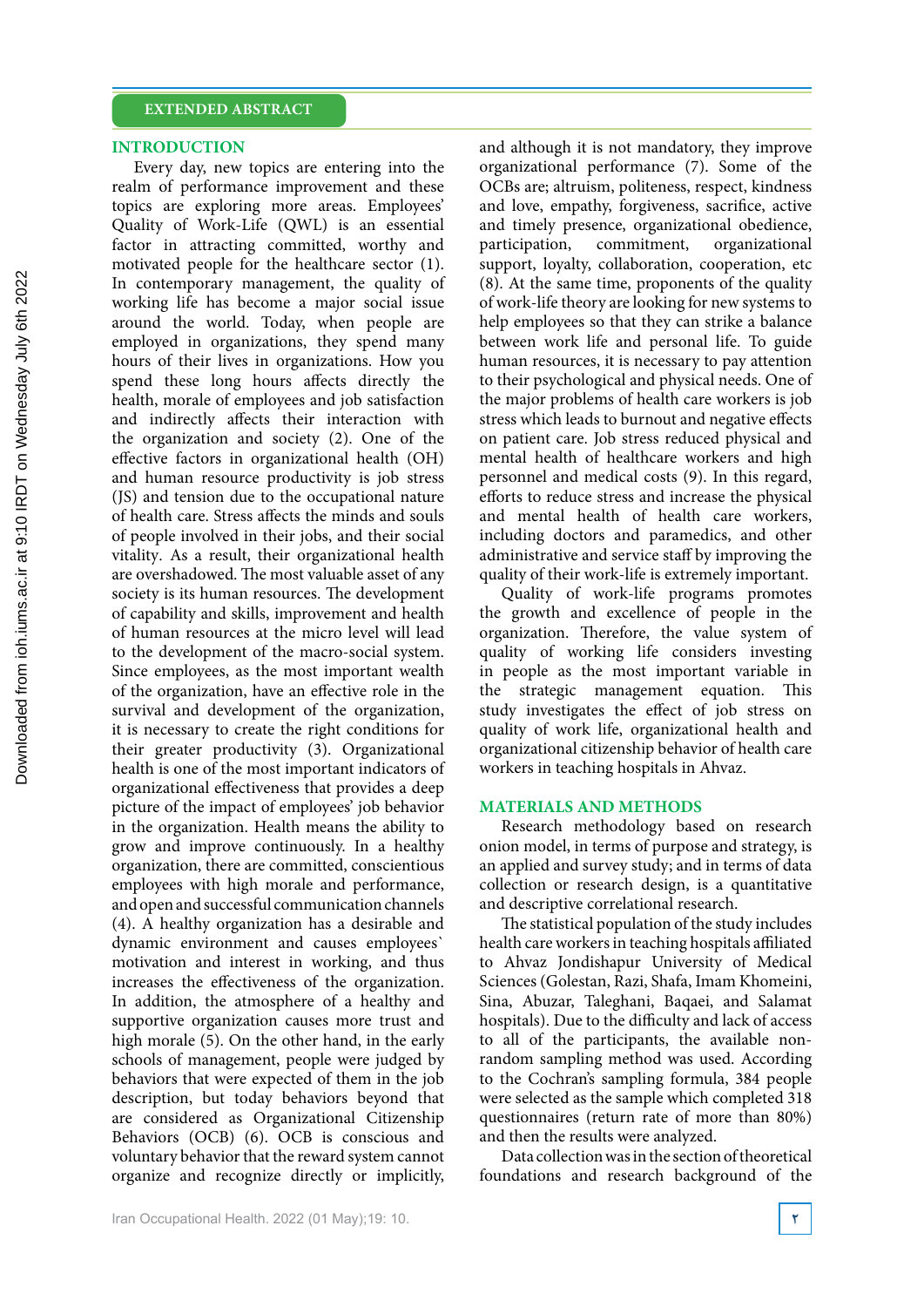library method (review of books, international scientific articles and valid scientific databases and taking notes) and standard questionnaires with validity and reliability were used to measure research variables. Thus, the data on Job Stress were collected using the standardized HSE questionnaire (10), for Organizational Health, Klingele & Lyden's questionnaire (4), for OCB, Lee and Allen's questionnaire (11), and Walton's questionnaire (12) have been used to measure QWL. The items are scored on a 5‑point Likert scale ranging from 1 (very low) to 5 (very much) based on one's own opinions and feelings**.** Data analysis was performed in SPSS software version 22 (IBM Corporation, USA) using the descriptive statistics (Mean, SD) and Spearman correlation coefficient and SmartPLS software (version 3), using the structural equation modeling.

To confirm the face and content validity, the questionnaires were reviewed and approved by 7 behavioral management & healthcare management specialists of faculty member of Shahid Chamran University and Ahvaz Jondishapur University of Medical Sciences. To assay the reliability of the questionnaires, the researchers used Cronbach's alpha method. The amount of reliance ratio was calculated for the variables JS, OH, OCB & QWL as 0.81, 0.79, 0.87 & 0.9 respectively applying Cronbach's alpha method. In addition, nonparametric tests were used to assess the correlations between variables as the Kolmogorov–Smirnov test indicated the abnormal distribution of variables scores. In all the statistical analyses, p value of 0.05 or less was

considered significant.

### **RESULTS**

About 83% of the studied health care personnel were women and 42% were 31-40 age, 49% had a bachelor degree, In addition, 39% were Formal, and more than 60% had a work experience more than 11 years [Table 1].

According to the findings, the mean (SD) JS was  $4.20(0.67)$ , the mean (SD) QWL, OH & OCB scores was 3.11(0.65), 3.28(0.62), & 3.79(0.66). The results showed that the level of job stress of health care personnel in hospitals of Ahvaz is more than normal, and their QWL and OH is relatively low. Spearman correlation coefficient showed that there was a significant relationship between JS, QWL, OH, & OCB (p<0.001). Job stress had a negative significant correlation with QWL  $(r=-0.68)$ , OH  $(r=-0.69)$  and OCB  $(r=-0.55)$ . QWL had a significant positive correlation with OCB (r=0.61) and OH (r=0.51). The results also showed that job stress in contractual personnel was more than formal.

After confirming the correlation, causal relationships of variables can be measured by modeling structural equation methods.

### *The model fitness*

In order to fit of measurement model, three indicators were used; reliability (Composite Reliability and Cronbach's alpha), Convergent Validity (AVE), and Divergent Validity. According to AVE (Average Variance Extracted) values (more than 0.50), and composite

|                          | Demographic Variables   | $n$ (%)     |
|--------------------------|-------------------------|-------------|
|                          | 30 years & younger      | 32 (10.06)  |
|                          | 31-40 years old         | 133 (41.82) |
| Age                      | 41-50 years old         | 102 (32.08) |
|                          | Over 50 years old       | 51(16.04)   |
| Gender                   | Male                    | 54 (17)     |
|                          | Female                  | 264(83)     |
| Educational Level        | Associated degree       | 70 (22.01)  |
|                          | Bachelor (BSc)          | 156 (49.06) |
|                          | Master of Science (MSc) | 92 (28.93)  |
|                          | Less than five years    | 25(7.86)    |
|                          | 5-10 years              | 86 (27.04)  |
| Work Experience          | $11-15$ years           | 105(33.02)  |
|                          | More than 15 years      | 102 (32.08) |
|                          | Formal                  | 124 (39)    |
| <b>Employment Status</b> | Contractual             | 194(61)     |
| Total                    |                         | 318 (100)   |

**Table 1:** Frequency of demographic of health care personnel

**1** Iran Occupational Health. 2022 (01 May);19: 10.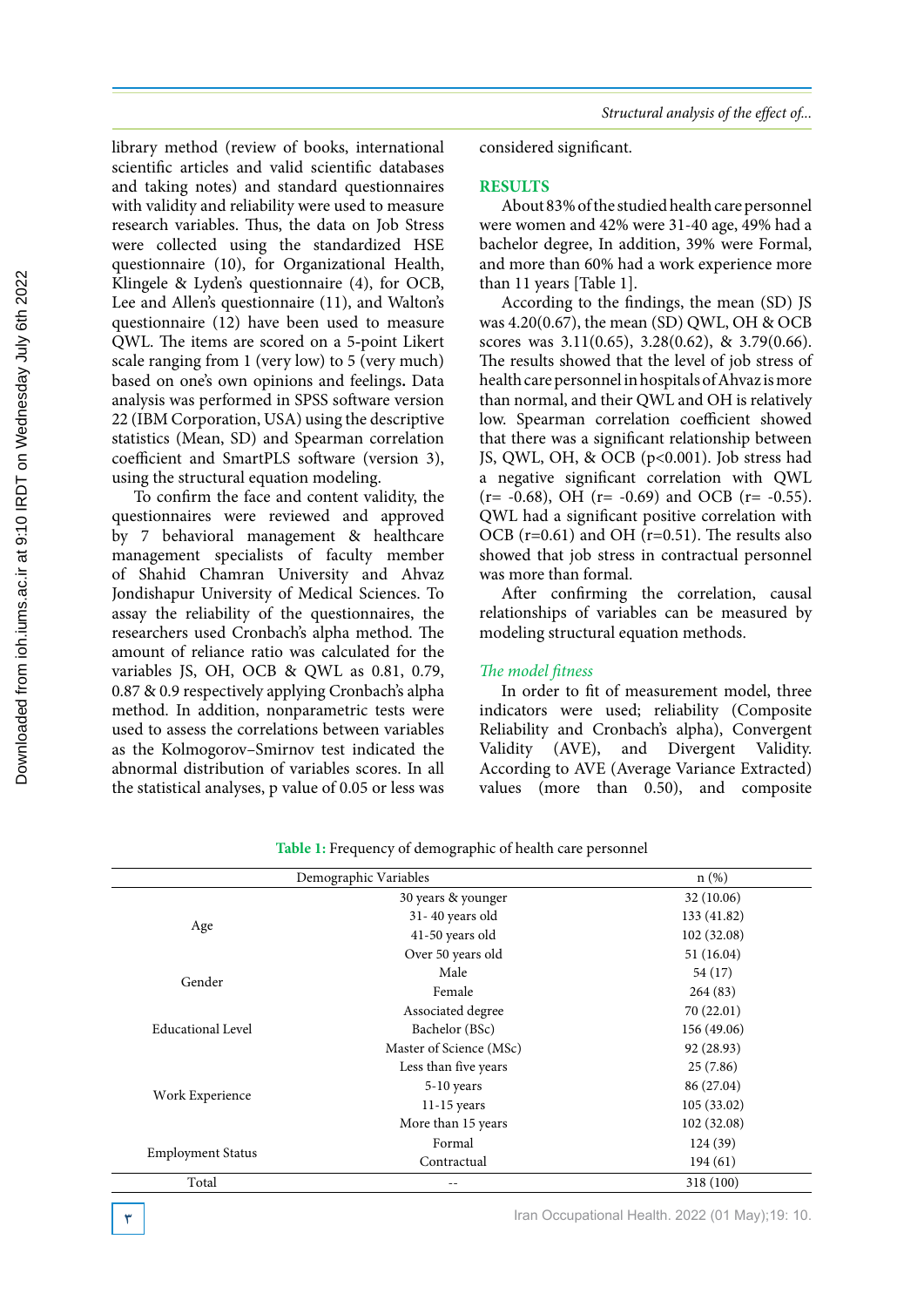Mohammadi S, *et al.*

Table 2: Convergent/Divergent validity and reliability and model fit Index

| Variables | Cronbach's α |      | C.R AVE DV  |       |                          | Redundancy CV-Rdu Commonality CV-COM | R <sub>2</sub> | GOF   |
|-----------|--------------|------|-------------|-------|--------------------------|--------------------------------------|----------------|-------|
| JS        | 0.81         | 0.85 | 0.58        | 0.753 | $\overline{\phantom{m}}$ | 0.43                                 | $- -$          |       |
| OWL       | 0.90         | 0.92 | 0.63        | 0.739 | 0.29                     | 0.42                                 | 0.504          |       |
| ΟH        | 0.79         | 0.84 | 0.515 0.717 |       | 0.30                     | 0.43                                 | 0.476          | 0.427 |
| OCB       | 0.87         | 0.91 | 0.56        | 0.781 | 0.22                     | 0.58                                 | 0.36           |       |

reliability and Cronbach's alpha values (more than 0.70), the fit of the model were confirmed. Furthermore, the Fornell-Larcker test (1981) has been used for divergent validity. The Fornell-Larcker factor showed that a load of each factor for each construct on the main diameter (Square AVE) was greater than a load of the factor for other structures (13).Thus, the divergent validity of the model was confirmed according to the results of table 2. Also, to evaluate the fitting of the structural model (path analysis), coefficients  $\mathbb{R}^2$  and  $\chi^2$  have been used. The overall fit of the model is illustrated by the positive Goodness of Fit (GOF) Index. According to the positive Index and value of 0.43 for GOF, the suitable fit of the model was supported. The  $R^2$  coefficient expresses the degree of influence of the dependent variable from the independent variable.

### *The results of Path analysis*

To calculate the effect of dependent variables on independent variables, path coefficient criteria has been used. The results showed that according to the path coefficients of -0.71, -0.69 and -0.6 (p-value<0.001), JS had negative effect on QWL, OH & OCB. It can be inffered that as personnel's job stress increases, their QWL, OH and OCB decreases, and vice versa.

### **CONCLUSION**

This study aimed to determine the level of job stress and its effect on QWL, OH & OCB in the health care personnel engaged in Ahvaz teaching hospitals. According to the obtained results, there is a significant negative effect of JS on QWL, OH and OCB. That is employees with high job stress do not develop OCBs such as loyalty, politeness, kindness, helping others, and doing

the extra work required due to high stress. Also, the unsuitable environmental conditions, lack of mutual respect, the high workload will increase job stress and thus reduce QWL and OH. It also showed that JS not only has a direct negative effect on QWL & OH, but also indirectly (through OCB as a mediator) has a negative significant effect on them. In simpler words, job stress first reduces OCBs and then QWL & OH of personnel.

These results were tested separately for formal and contractual employment groups of personnel and the results showed that this effect is significantly different in two groups (p-value< 0.001). According to the results, the formal personnel may have lower job stress than Contractual group because they have relatively higher job security. In this regard, managers and supervisors should try to reduce job stress and increase OCB to improve QWL & OH. That is, spend enough time and provide opportunity to perform activities; every person should have a specific workload according to their duties; their respect and moral should be maintained; reward and compensation should be appropriate and fair in comparison with similar work within the hospital.

### **ACKNOWLEDGMENT**

This study has been done in order to strengthen research activities and from the research grant. The authors would like to thank all the health care personnel of Ahvaz teaching hospitals for their support.

### **CONFLICTS OF INTEREST**

The authors declare that there are no conflicts of interest regarding the publication of this manuscript.

### **How to cite this article**:

Sara Mohammadi, Narges Mohammadi. Structural analysis of the effect of job stress on quality of work life and organizational health according to the mediating role of citizenship behavior and the moderating role of employment status (Case study: employees of teaching hospitals affiliated to Ahvaz Jondishapur University of Medical Sciences). Iran Occupational Health. 2022 (01 May);19:10.

#### **\*This work is published under CC BY-NC 4.0 licence**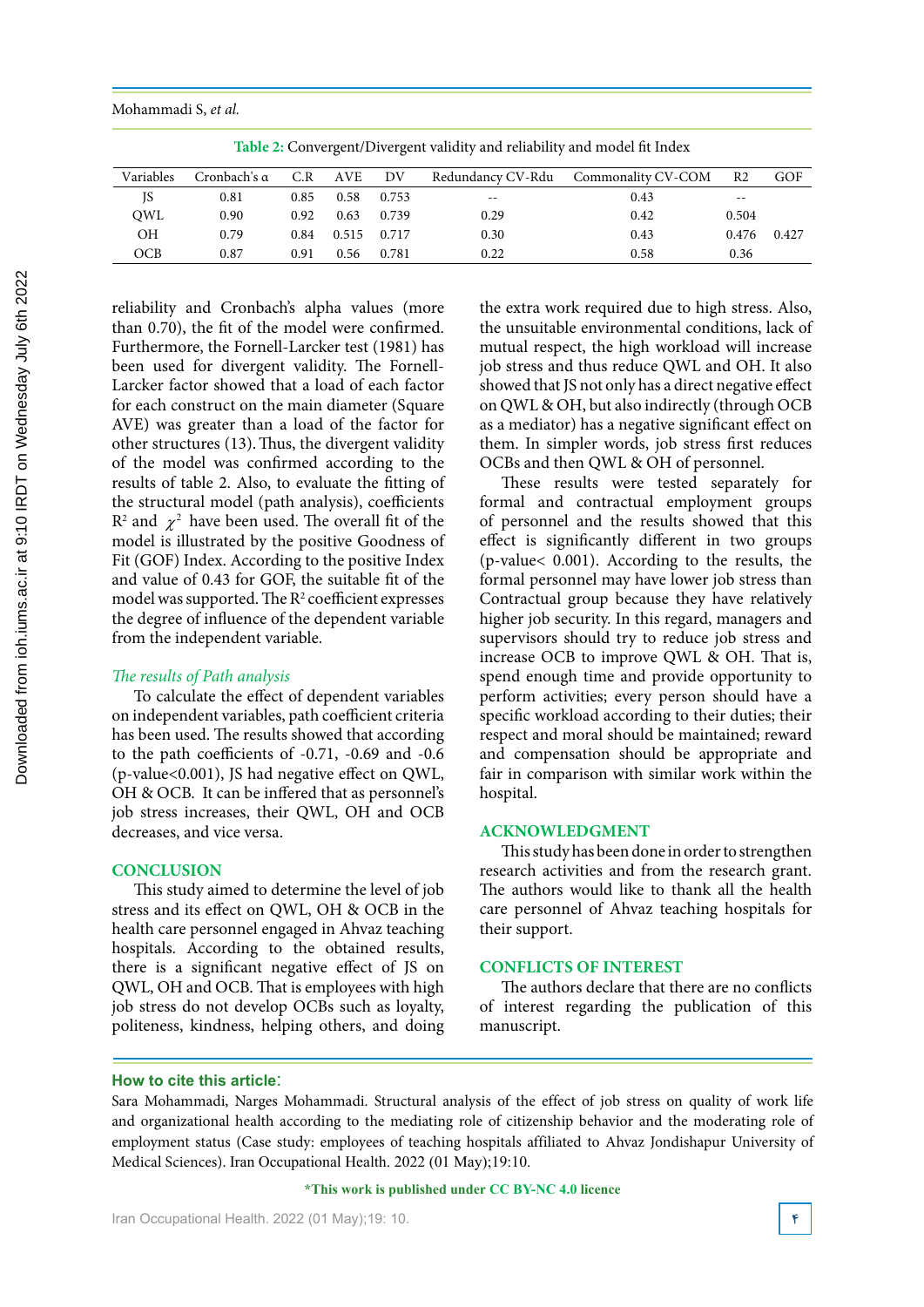





#### $\mathbf{L}$   $\mathbf{L}$   $\mathbf{S}$ **relationship to visual fatigue Rostam Golmohammadi,** (\*Corresponding author), Professor, Department of Occupational Health, School of Health and Center for Health Sciences Research, Hamedan University of Medical Sciences, Hamedan, Iran. golmohamadi@umsha.ac.ir ID **آموزشی وابسته به دانشگاه علوم پزشکی جندیشاپور اهواز( Lighting and color temperature assessment in the office workplaces and Rostam Golmohammadi,** (\*Corresponding author), Professor, Department of Occupational Health, School of Health and  $\tilde{H}$ **تحلیل ساختاری اثر استرس شغلی بر کیفیت زندگی کاری و سالمت سازمانی با توجه به نقش میانجی رفتار شهروندی و نقش تعدیلگر وضعیت استخدام )مورد مطالعه: کارکنان بیمارستانهای**

**سارا محمدی:** (\* نویسنده مسئول) استادیار گروه مدیریت، دانشگاه شهید چمران اهواز، اهواز، ایران. s.mohammadi@scu.ac.ir **سارا محمدی نرگس محمدی:** دانشجوی پزشکی عمومی، دانشگاه علوم پرشکی جندی شاپور اهواز، اهواز. ایران. **Javad Fardmal,** Professor, Associate Professor, Department of Biostatistics, School of Health, Hamadan University of

چکیده

| كليدواژهها<br>زمینه و هدف: یکی از مسائل مهم در همهی سازمانها، ارتقای عملکرد نیروی انسانی برای دستیابی به                         |
|----------------------------------------------------------------------------------------------------------------------------------|
| اهداف سازمان است. در همین راستا، تدوین راهکارهایی برای کاهش استرس شغلی و سپس افزایش رفتارهای<br>استرس شغلي                       |
| کیفیت زندگی کاری<br>شهروندی سازمانی، کیفیت زندگی کاری و سلامت سازمانی کارکنان، از مهمترین اقدامات برنامهریزان و<br>سلامت سازمانى |
| تصمیمگیران سازمانی است. هدف از این مطالعه، بررسی تأثیر تنش و استرس شغلی بر کیفیت زندگی کاری و<br>رفتار شهروندي سازماني           |
| سلامت سازمانی کارکنان خدمات بهداشت و درمان (پزشکان، پرستاران، بهیاران، کارکنان اداری و خدماتی) با<br>وضعيت استخدام               |
| نقش میانجی رفتار شهروندی سازمانی است.<br>كادر بهداشت و درمان                                                                     |
| روش بررسی:  این پژوهش از نظر هدف، کاربردی و از نظر نحوه ی گردآوری دادهها، توصیفی–همبستگی                                         |
| است. این مطالعه، بر روی یک نمونه ی غیرتصادفی ۳۱۸ نفره از کارکنان بهداشت و درمان بیمارستان های                                    |
| آموزشی شهر اهواز انجام شده است. ابزار گردآوری دادهها، پرسشنامههای استاندارد و معتبر دارای روایی و پایایی                         |
| و تجزيهوتحليل دادهها با استفاده از تكنيك مدلسازي معادلات ساختاري با نرمافزار Smart PLS بوده است.                                 |
| تاريخ دريافت: ١۴٠٠/٠۶/١٣<br><b>یافته ها:</b> یافتههای حاصل از آزمون فرضیهها، نشان داد که استرس شغلی، بر کیفیت زندگی کاری، سلامت  |
| سازمانی و رفتار شهروندی کادر درمان بهترتیب با ضرایب ۰/۶۹–؛ ۰/۶۹– و ۰/۶۰– و آماره t معناداری، ۰۱۰/۸۱؛<br>تاريخ پذيرش: ۱۴۰۰/۱۱/۰۴  |
| ٨/۶٢ و ٩/٨٨ تأثير منفى معنادار دارد. همچنين رفتار شهروندى، نقش ميانجي معنادارى در رابطهى استرس                                   |
| شغلی با کیفیت زندگی کاری و سلامت سازمانی ایفا می نماید.                                                                          |
| <b>نتیجه گیری:</b> نتایج، نشان داد که افزایش استرس شغلی کادر درمان، منجر به کاهش رفتارهای                                        |
| شهروندی و درنتیجه، کاهش کیفیت زندگی کاری و سلامت سازمانی آنها شده است و بالعکس.                                                  |
| همچنین وضعیت استخدام افراد به دلیل امنیت شغلی حاصل از آن، می¤واند این اثر گذاری را تعدیل                                         |
| نماید.                                                                                                                           |
| تعارض منافع: گزارش نشده است.                                                                                                     |
| منبع حمايت كننده: ندارد.                                                                                                         |
|                                                                                                                                  |
|                                                                                                                                  |
|                                                                                                                                  |
|                                                                                                                                  |
|                                                                                                                                  |
|                                                                                                                                  |
|                                                                                                                                  |

### شیوه استناد به این مقاله:

Sara Mohammadi, Narges Mohammadi. Structural analysis of the effect of job stress on quality of work life and organizational health according to the mediating role of citizenship behavior and the moderating role of employment status (Case study: employees of teaching hospitals affiliated to Ahvaz Jondishapur University of Medical Sciences). Iran Occupational Health. 2022 (01 May);19:10.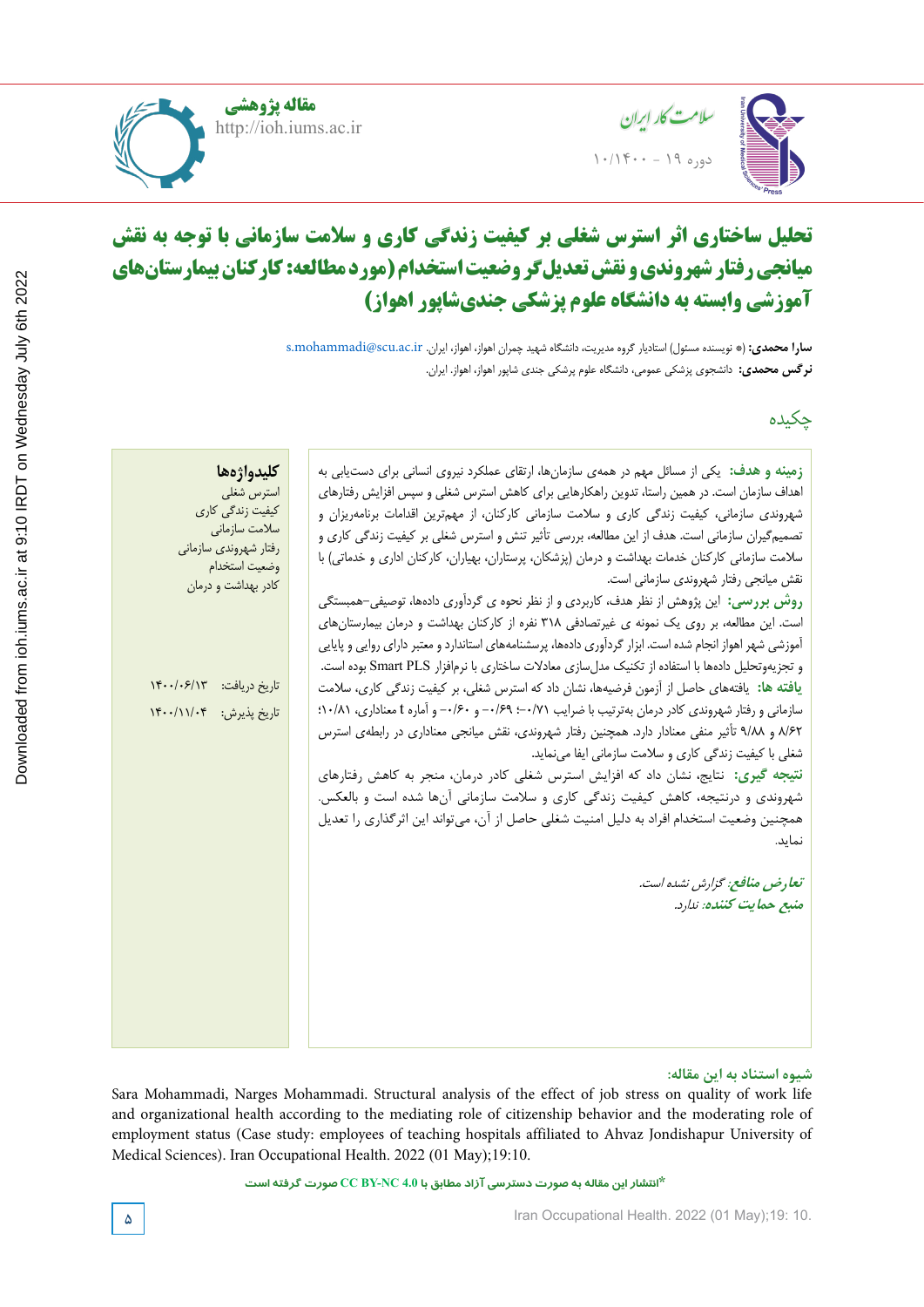### **مقدمه**

تالش برای بهبود عملکرد، هر روز وارد مباحثی جدید میشودوحوزههایبیشتریرادرمینوردد. کیفیتزندگی کاری شاغلین، یک عامل اساسی در جذب افراد متعهد، شایسته و باانگیزه برای بخش بهداشت و درمان است (1). در مدیریت معاصر، کیفیت زندگی کاری، به موضوع اجتماعی عمدهای در سراسردنیا مبدل شده است. امروزه افراد با استخدام در سازمانها و مشاغل سازمانیافته، ساعات زیادی از عمر خود را در سازمانها سپری میکنند. چگونگی گذران این ساعتهای طولانی، بهطور مستقیم بر سالمت، روحیهی کارکنان و رضایت شغلی و غیرمستقیم برتعامل آنها با سازمان و جامعه تأثیرگذاراست (2). یکی از عوامل مؤثر در سلامت سازمانی و بهرهوری منابع انسانی، استرس و تنیدگی ناشی از ماهیت شغلی کادر بهداشت و درمان است. استرس، بر ذهن و روح افراد که با شغلشان درگیر هستند، تأثیر گذاشته و شور و نشاط اجتماعی آنها و درنتیجه، سالمت سازمانی آنها را تحتالشعاع قرار می دهد. ارزشمندترین سرمایه و دارایی هر جامعه، منابع انسانی آن جامعه است. توسعه ی توانمندی و مهارت، بهسازی و سالمت منابع انسانی (در سطح خرد)، بهطور حتم منجر به توسعه ی سیستم کالن اجتماعی خواهد شد. از آنجا که کارکنان بهعنوان مهمترین ثروت سازمان، نقش مؤثری در بقا و توسعه سازمان دارند، ایجاد فضا و شرایط مناسب برای بهرهوری بیشتر آنها، ضروری است (3). سالمت سازمانی، یکی از مهمترین شاخصهای اثربخشی سازمانی است که تصویر عمیقی از تأثیر رفتار شغلی کارکنان در محیط سازمان ارائه میدهد. سالمت، به معنای توانایی رشد و بهبود مداوم است. در سازمان سالم، کارکنان متعهد، وظیفهشناس با روحیه و عملکرد باال و کانالهای ارتباطی باز و با موفقیت باال وجود دارند (4). سازمان سالم، دارای جوی مطلوب و پویا بوده و موجب انگیزش و عالقهمندی به کار در کارکنان میشود و از این طریق، اثربخشی سازمان را باال میبرد. عالوه بر این، جو سازمان سالم و حمایتگر، باعث اعتماد بیشتر و روحیه ی باالی افراد میشود (5). از طرفی، در مکاتب اولیهی مدیریت، افراد با رفتارهایی ارزیابی میشدند که در شرح شغل و شرایط احراز آن از شاغل انتظار میرفت؛ ولی امروزه به رفتارهایی فراتر از آنها توجه میشود (6). از طرف دیگر، طرفداران نظریه ی کیفیت زندگی کاری، در جستجوی نظامهای جدیدی برای کمک به کارکنان هستند تا آنها بتوانند بین زندگی کاری و زندگی شخصی خود، تعادل برقرار کنند. الزمه ی هدایت منابع انسانی،

توجه کردن به نیازهای روانی و جسمانی آنهاست. استرس شغلی، یکی از مشکالت مهم کادر بهداشت و درمان است که باعث فرسودگی شغلی و درنتیجه، منجر به اثراتسوء بر سالمت ومراقبت ازبیمار، سالمت جسمی و روانی کادر بهداشت و درمان و هزینههای پرسنلی و درمانی زیادی میشود (9). در این راستا، تالش در جهت کاهش استرس و افزایش سالمت جسمی و روانی کارکنان بخش بهداشت و درمان، اعم از پزشکان و پیراپزشکان و سایر کارکنان اداری و خدماتی از طریق بهبود کیفیت زندگی کاری آنان، از اهمیت فوقالعادهای برخوردار است. برنامههای کیفیت زندگی کاری، باعث رشد و تعالی افراد در سازمان میشود؛ لذا، نظام ارزشی کیفیت زندگی کاری، سرمایه گذاری روی افراد را بهعنوان مهم ترین متغیر در معادله ی مدیریت راهبردی مورد توجه قرار میدهد. مطالعه ی حاضر، به بررسی تأثیراسترس شغلی برکیفیت زندگی کاری، سالمت سازمانی و رفتار شهروندی سازمانی کارکنان بهداشت و درمان در بیمارستانهای آموزشی شهراهواز میپردازد.

# **مروری بر ادبیات و مبانی نظری پژوهش** استرس شغلی

استرس، حالتی است در روان و تن که ناشی از وارد شدن فشارهای روحی و جسمی به فرد است. استرس، حالتی ناشی از فشار است نه خود فشار؛ اما با اندك اغماضی میتوان استرس را همان فشار عصبی معنی نمود. پیامدهای منفی ناشی از استرس، میتواند در زندگی مخرب و آسیبرسان باشد. استرس، حالتی است که انسان در مقابل محركهای ناسازگار بیرونی برای تطبیق با یک وضعیت خارجی متفاوت با وضعیت عادی، بهصورت رفتاری روانی یا جسمانی از خود بروز میدهد (6)؛ بنابراین، استرس دربر گیرندهی واکنش های شخص نسبت به محیط پیرامون خود بوده و می تواند اثرات مثبت و منفی برایاوایجادکند (14). اگرچه سطحیازاسترس میتواند معقول و تطابقپذیر باشد؛ اما در طوالنیمدت و با مقدار بیشازحد معقول، میتواند به سالمت جسمانی و روانی فرد صدمه بزند و باعث پریشانخاطری، تغییر در عادات و شیوهی زندگی و الگوی کار، کاهش انرژی و کاهش احساسات مثبت گردد (,15 16). سطح و عوامل استرس درمشاغل مختلف متفاوتاست وعلت این تفاوت، شرایط کاری و وظایف محوله به افراد میباشد. کادر بهداشت و درمان نیزاسترسهای شغلی متعددی را تجربه میکنند. استرس شغلی، واکنش های کاری منفی به عوامل تنش;ا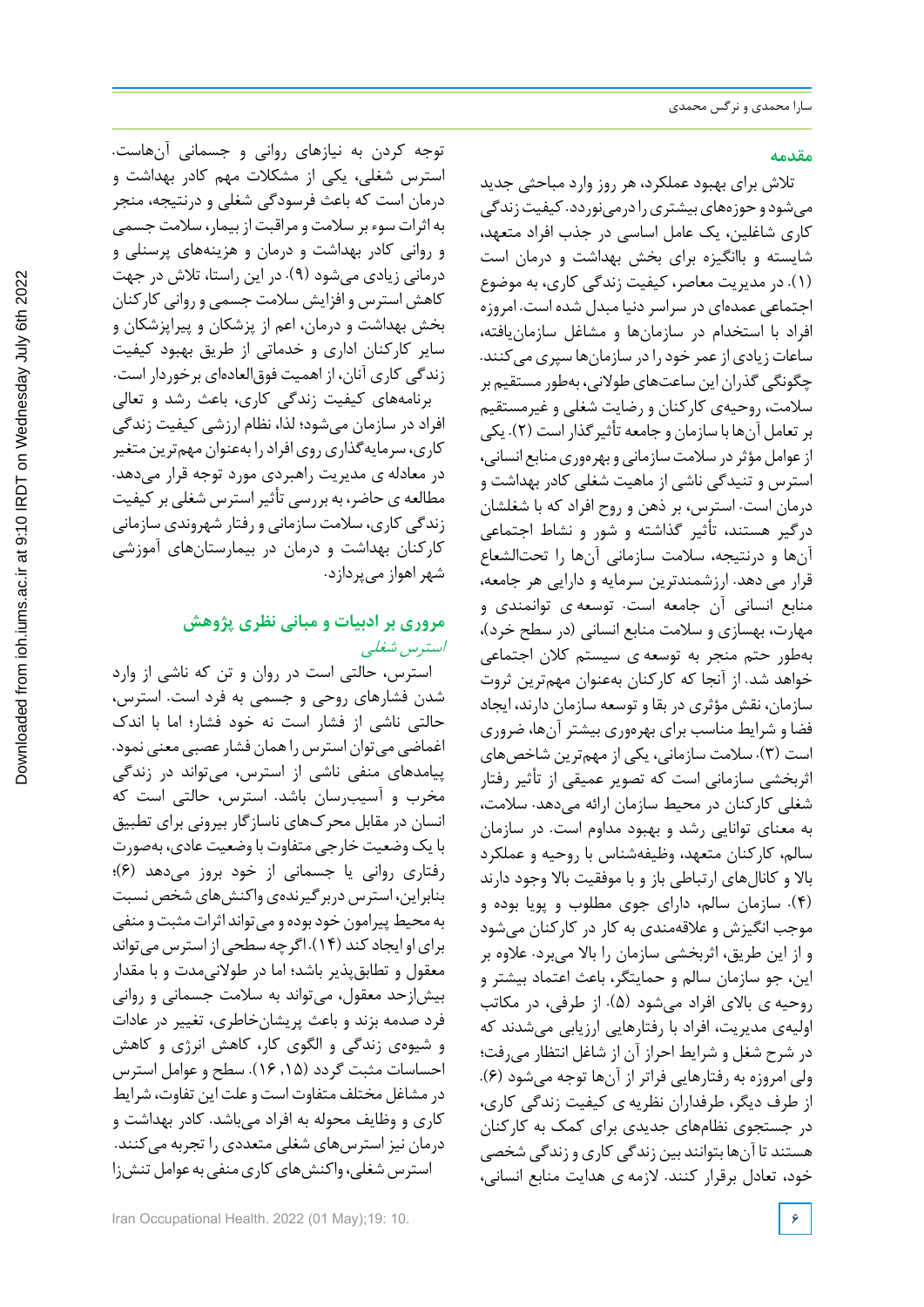ایجاد میکند؛ مانند نارضایتی یا رضایت پایین، تعهد و انگیزش پایین، میزان باالی ترك شغل، کاهش عملکرد، غیبت و چرخش شغلی باال. این استرس، باعث تحلیل در ارزشها، روحیه و ارادهی انسان میشود. کاهش استرس و تنیدگی شغلی در بخش بهداشت و درمان، منجر به افزایش پیامدهای مثبت و کاهش پیامدهای منفی می شود (,17 18). یکیازمهمترینآثاروپیامدهایمنفیاسترس شغلی، کاهش رفتارهای شهروندی سازمانی و بهتبع آن، کاهش کیفیت زندگی کاری و سالمت سازمانی است.

# رفتارهای شهروندی سازمانی

مفهوم رفتار شهروندیسازمانی (OCB(، اولینباربهطور رسمی از سویبیت من وارگان در سال 1983 به کار برده شد؛ اما بارنارد (1938)، در نظریهی تمایل به همکاری، این مفهوم را با عنوان رفتارهای فراتر از نقش بررسی کرد. بعدها کتز و کان (1966،1964) در مطالعات خود، رفتارهای خودجوش و عملکرد فرانقش -که موجب بهبود اثربخشی سازمان میشود- را تشریح کردند. رفتارهایی که به روانسازی ماشین اجتماعی سازمان کمک میکند (٧). این رفتارها با عناوین مختلفی همچون سندروم سرباز خوب، رفتارهای فرااجتماعی، رفتارهای افزون بر نقش، عملکردزمینهای، رفتارهای خودجوش یا رفتار شهروندی سازمانی مطرح است (6).

رفتار شهروندی، آگاهانه و داوطلبانه است که نظام پاداشدهی، قابلیت سازماندهی و شناسایی آن را بهطور مستقیم یا ضمنی ندارد و با اینکه انجام آنها از سوی سازمان اجباری نیست؛ اما درمجموع، عملکرد مؤثر سازمان را افزایش میدهد (۱۹, ۲۰). البته این رفتارها بهطور غیررسمی مورد تشویق و پاداش قرار میگیرند و انجام ندادن آنها تنبیه خاصی را بهدنبال ندارد (8).

مطالعات مختلف، شاخصهای متعددی برای رفتار شهروندی مطرح کردهاند. یکی از معروفترین گروهبندیها، دو گروه رفتارهای شهروندی سازمانی معطوف به افراد (I-OCB (شامل رفتارهایی از قبیل نوع دوستی، وجدان، ادب و احترام، مهربانی و محبت، رفتار مدنی، رشد و توسعهی شخصی، همدلی، ایثار، گذشت و فداکاری و... است و رفتارهای شهروندی سازمانی معطوف به سازمان (O-OCB (شامل رفتارهایی همچون وظیفهشناسی، حضور فعال و وقتشناسی، فرمانبرداری (اطاعت سازمانی)، مشارکت، تعهد، حمایت و وفاداری سازمانی، فداکاری شغلی، کمک به همکاران، همکاری و هماهنگی و... را مطرح میکند (,11 21). این رفتارهای

مفید و اثربخش، تحت تأثیرعوامل زیادی ازجمله استرس وکیفیت زندگی کاری و سالمت سازمانی، تغییرمییابند.

# کیفیت زندگی کاری

اصطالح کیفیت زندگی، طبق تعریف سازمان بهداشت جهانی به معنای درك فرد از موقعیت خود است، با در نظر گرفتن سیستم فرهنگی و ارزشی که در آن زندگی میکند که متأثر از اهداف، انتظارات و استانداردهای مورد نظر است (,22 23). کیفیت زندگی کاری، بیانگر درك افراد از سالمت جسمی و روانی خود درخصوص کار و توانایی کارکنان در تأمین نیازهای اساسی شخصی بر اساس تجربیاتشان در سازمان است. کیفیت زندگی کاری، نشانگر درك شخص از سازمان است و میتواند بر کیفیت مراقبتهای ارائهشده در سطوح مختلف تأثیر بگذارد (٢٢) و اغلب به نوعی برنامه ی تغییر سازمانی اشاره دارد که میتوان آن را در دو مفهوم تعریف عینی و تعریف ذهنی تعریف نمود. شاخصهای کیفیت زندگی کاری عبارتاند از: حقوق و دستمزد، مزایا بهویژه مزایای خدمات درمانی، امنیت شغلی، داشتن شانس انتخاب شغل دیگر در سازمان، نداشتن تنشهای کاری، شرکت در تصمیماتی که به سرنوشت افراد مربوط میشود، دموکراسی در محل کار، سهیم بودن در سود، وجودنظام بیمه ی بازنشستگی، وجود امکانات و خدمات رفاهی و چهار روز کار در هفته (ساعت کار منعطف) (24).

کیفیت زندگی کاری، میتواند تحت تأثیر شرایط فرهنگی، اجتماعی، اداری، مدیریتی و فرهنگی خاص قرار گیرد (25). کیفیت باالی زندگی کاری، برای جذب و حفظ پرسنل در هر سازمان ضروری است (23). متخصصان علوم پزشکی، بر این باورند که کیفیت زندگی کاری، مفهومی چندبعدی و ذهنی است و شناسایی عوامل مؤثر بر کیفیت زندگی را میتوان الزمه ی ارتقای سطح سالمتی زیرگروههای هر جامعه دانست (26).

# سالمت سازمانی

اصطالح سالمت، اولینبار توسط مایلز (1969) در مطالعه ی جو سازمانی مدارس و به معنای دوام و بقای سازمان در محیط خود، سازگاری با محیط و گسترش توانایی سازمان برای سازگاری بیشتر بهکار برده شد (2). کلینگل و الیدن (2001)، سالمت سازمانی را عالوه بر توانایی سازمان برای انجام وظایف بهطور مؤثر، توانایی سازمان برای رشد و بهبود نیز می دانند (۴٫۳). پژوهشگران با تأکید بر اهمیت سالمت سازمانی در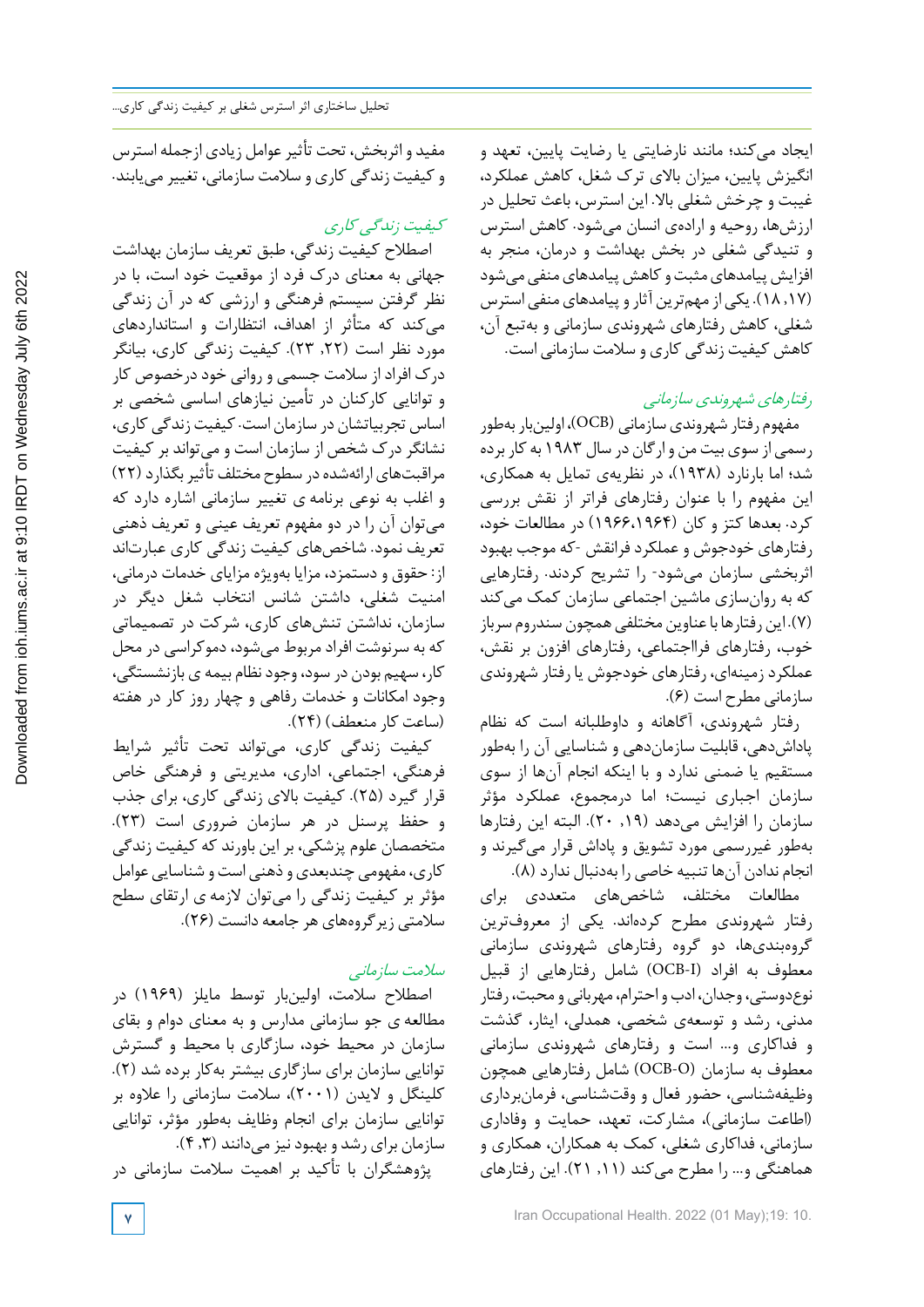رشد و توسعه ی فرد و سازمان، سطوح چهار مرحلهای از سالمت سازمانی را ترسیم میکنند که از فرد آغاز شده و نهایتاً کل جامعه را دربرمیگیرد. آنها معتقدند با توجه به تغییرات عمیق و سریع فرهنگی و نیز روند جهانی شدن، مدیریت صحیح سازمان میتواند از طریق ساختار ارتباطات باز وارائه ی بازخور به عملکردافراد و نیز فرهنگ سازمانی منعطف، موفقیتهای روزافزون کسب نماید (27). سالمت سازمانی، سبب ایجاد محیطی دلپذیر برای کار و تلاش، افزایش سلامت روانی و تحقق اهداف سازمانی خواهد شد (28).

در این پژوهش، سالمت سازمانی با یازده شاخص بر اساس مدل کلینگل و الیدن (2001) سنجیده شده است. این شاخصها عبارتاند از: ارتباطات، مشارکت، وفاداری و تعهد، اعتبار یا شهرت سازمان، روحیه، اخالقیات، بازشناسی عملکرد، تعیین مسیر هدف، رهبری و هدایت، بهبود یا توسعه کارایی کارکنان و کاربرد منابع (4). درك و شناخت وضعیت سازمان از نظر شاخصهای سالمت، به مدیران در اتخاذتصمیمات مناسب برای ارتقای اثربخشی سازمان و جامعه کمک می کند (۳).

بنا بر مطالب فوق، شناخت عوامل مؤثر بر کیفیت زندگی کاری و سلامت سازمانی، میتواند منجر به بهبود و ارتقای اوضاع جامعه شده و به اعتقاد برخی صاحبنظران، انجام مطالعه درزمینهی کیفیت زندگی، به پیشرفت و بهبود وضع سالمت جامعه کمک شایان توجهی خواهد نمود  $(59)$ 

# **پیشینهی تجربی پژوهش**

مطالعات داخلی و خارجی مشابه در این زمینه، بر روی کار کنان سازمانهای مختلف انجام شده که به برخی اشاره میشود:

نتایج مطالعات شکرالهی و طاهری (1394)، در بررسی رابطه ی بین کیفیت زندگی کاری و رفتار شهروندی سازمانی و کارآفرینی، نشان داد که بین دو بعد کیفیت زندگی کاری (رابطه اجتماعی و انسجام اجتماعی) با رفتار شهروندی کارکنان، رابطه ی مثبت معنادار وجود دارد (25). همچنین مطالعه ی بوداغی خیاوی و فیضی (1395)، در بررسی ارتباط بین استرس شغلی و سالمت روان کارکنان دردانشگاهعالمه طباطبایی، نشان دادمیان این دو متغیر رابطهی معکوس و معنادار وجود دارد. در این مطالعه، مؤلفههای سالمت عمومی بهعنوان عوامل کاهنده ی استرس شغلی معرفی گردیدهاند (30).

در مطالعه ی دیگری، با بررسی اثربخشی مدیریت

استرس برکیفیت زندگی بیماران زن مبتال به فشار خون، این نتیجه حاصل شد که مدیریت استرس با رویکرد شناختی-رفتاری بر بهبود وضعیت زندگی بیماران فشار خون تأثیرمثبت معناداری دارد (31).

سلیمی و اشکانپور (۱۳۹۱)، در بررسی عملکرد کارکنان در موقعیتهای مختلف استخدامی شبکه ی بهداشت شهرستان رشت، نشان دادند که عملکرد کارکنان رسمی پایینتر از کارکنان پیمانی و پزشکان خانواده است؛ ولی عملکردبقیه ی کارکنان با یکدیگر تفاوت معناداری ندارد (٣٢). همچنین نتایج تحقیقی بر روی کارکنان بیمارستان اشنویه، نشان داد بین کیفیت زندگی کاری، عملکرد، فشار روانی و رضایت شغلی با رفتار شهروندی کارکنان، رابطهی معناداری وجوددارد (33).

همچنین نتایج مطالعه ی دیگری در رابطه با کیفیت زندگی کاری و رفتار شهروندی سازمانی در بین معلمان کالج جیپور هندوستان، نشان داد رابطه ی مثبت و معناداری میان کیفیت زندگی کاری و رفتار شهروندی سازمانی وجود دارد (۳۴).

در مطالعات دیگری، رابطه ی استرس کاری و کیفیت زندگی کاری و چرخش شغلی بر روی پرستاران بیمارستانها (۳۵) و مددکاران اجتماعی مدارس در استان قاهره مصر (36)، مورد بررسی قرار گرفت که نتایج حاکی از وجود رابطهی معنادار بین این عوامل بوده است. یانگ و یان (2020) هم در بررسی رابطه ی استرس و فضای ایمنی دانشگاه با رفتارهای ایمن روانی-اجتماعی، نشان دادند که استرس روحی دانش آموزان، باعث بروز رفتارهای روانشناختی خطرناك در آنها میشود. بهبود سطح جو ایمنی، میتواند بهطور مؤثر استرس دانشآموزان را کاهش دهد؛ و درنتیجه، رفتارهای ضدشهروندی و ناامن کاهش یابد (37).

همچنین در مطالعات دیگری، اثر ویژگیهای آزمودنیهای پژوهش بر رابطهی تنیدگی و رفتار شهروندی سازمانی، با رویکرد فرا تحلیلی بررسی گردید. نتایج، نشان داد که بین تنیدگی و رفتارهای شهروندی سازمانی رابطه ی منفی معنادار وجود دارد و این رابطه، بهوسیله ی متغیرهای جنسیت، سابقه ی خدمت، میزان درآمد و نوع مذهب آزمودنیها، تعدیل شده است (,21  $\lambda$ 7,  $\gamma$ 9.

## مدل مفهومی <sup>و</sup> فرضیههای پژوهش

با توجه به موضوع مطالعه و مبانی نظری و پیشینهی تحقیق، مدل مفهومی پژوهش (نمایش دادهشدهدر شکل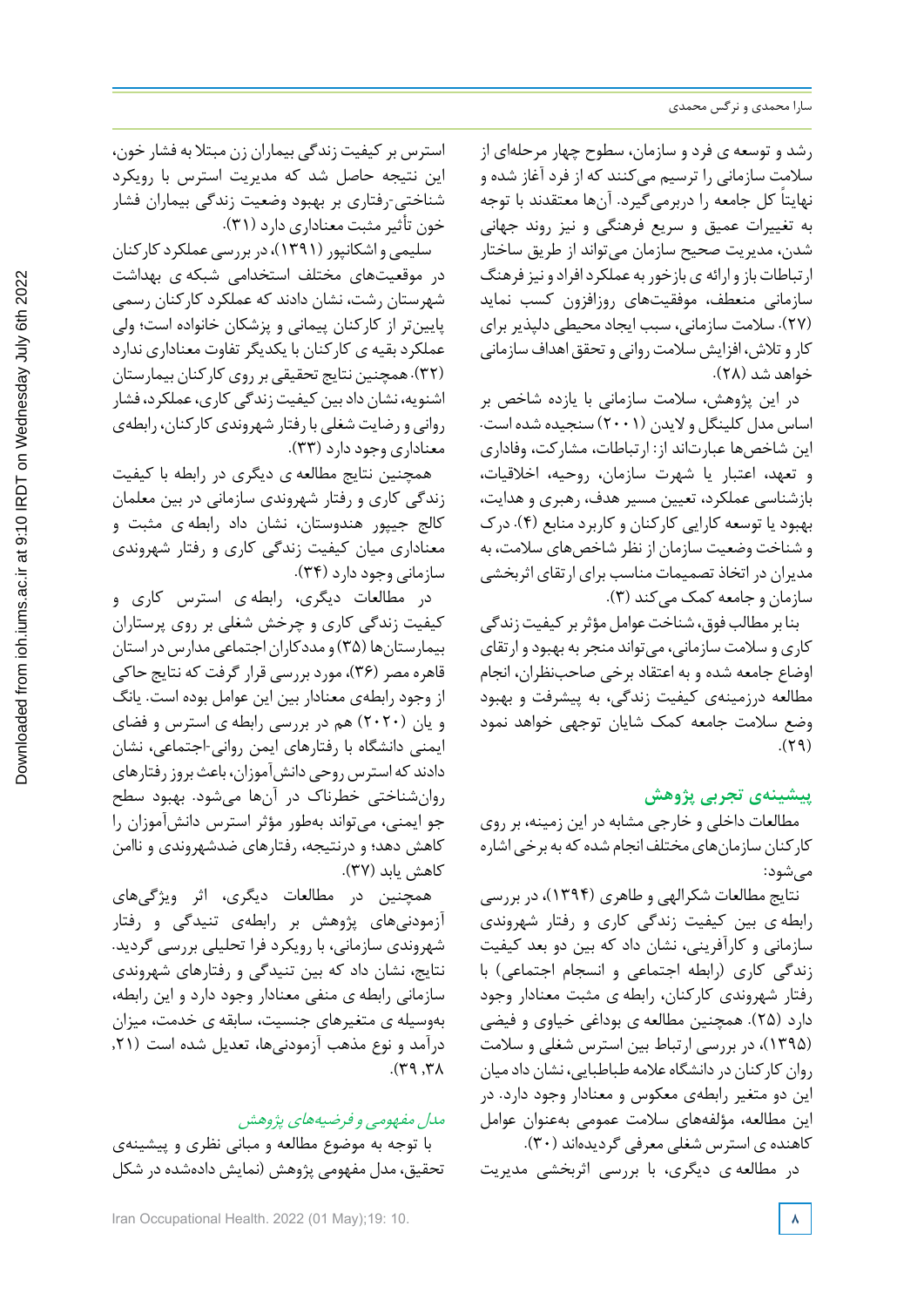

**شکل .1** مدل مفهومی پژوهش )محقق ساخته(

1) در نظرگرفته شده است. بر این اساس، فرضیههای پژوهش به شرح زیر تدوین گردیده است:

فرضیههای اصلی: 1) استرس شغلی، بر رفتار شهروندی سازمانی تأثیر منفی معناداری دارد. 2) استرس شغلی، بر کیفیت زندگی کاری تأثیر منفی معناداری دارد. 3) استرس شغلی، بر سالمت سازمانی تأثیر منفی معناداری دارد. 4) رفتار شهروندی سازمانی، بر کیفیت زندگی کاری تأثیر مثبت معنادار دارد. 5) رفتار شهروندی سازمانی، بر سالمت سازمانی کارکنان تأثیر مثبت معنادار دارد. 6) استرس شغلی از طریق رفتار شهروندی سازمانی، کیفیت زندگی کاری را تحت تأثیرقرار میدهد. 7) استرس شغلی از طریق رفتار شهروندی سازمانی، سلامت سازمانی را تحت تأثیر قرار می دهد.

فرضیههای فرعی: 1) نوع استخدام (رسمییا قراردادی)، اثراسترسشغلی بررفتار شهروندی سازمانی را تعدیل میکند. ۲) نوع استخدام (رسمی یا قراردادی)، اثر استرس شغلی برکیفیت زندگی کاری را تعدیل میکند. ۴) نوع استخدام (رسمی یا قراردادی)، اثر استرس شغلی بر سلامت سازمانی را تعدیل میکند.

**9** Iran Occupational Health. 2022 (01 May);19: 10. روششناسی پژوهش روششناسی پژوهش بر اساس مدل پیاز پژوهش، از نظر هدف، کاربردی؛ از نظر استراتژی، پیمایشی؛ شیوهی پژوهش،کمی؛ افق زمانی، تکمقطعی؛ و برحسب نحوه ی گردآوری دادهها (طرح تحقیق)، در دستهی پژوهشهای

توصیفی-همبستگی و از نظر روش گردآوری دادهها، پرسشنامهای است (40).

جامعه ی آماری این تحقیق شامل کارکنان بخش بهداشت و درمان بیمارستانهای آموزشی وابسته به دانشگاه علوم پزشکی جندیشاپور شهر اهواز (بیمارستان گلستان، رازی، شفا، امام خمینی، سینا، ابوذر، طالقانی، بقایی و سالمت) است که به دلیل دشواری و عدم دسترسی به همهی آنها، با استفاده از روش نمونهگیری غیرتصادفی در دسترس و با توجه به فرمول نمونهگیری کوکران، تعداد 384 نفر بهعنوان نمونه انتخاب شدند که نهایتاً ۳۱۸ پرسشنامه (نرخ بازگشت بیش از ۸۰ درصد) تکمیل گردید و نتایج، موردتحلیل و بررسی قرارگرفتند. برای گردآوری دادهها در بخش مبانی نظری و پیشینه ی پژوهش، از روش کتابخانهای (بررسی کتابها، مقالههای علمی بینالمللی و پایگاههای معتبر علمی و فیشبرداری) استفاده شده است. برای سنجش متغیرهای اصلی پژوهش، از پرسشنامههای استاندارد دارای روایی و پایایی استفاده گردید. بدین ترتیب، برای سنجش استرس شغلی از پرسشنامه ی HSE (۱۹۹۰)، برای ارزیابی کیفیت زندگی کاری از پرسشنامه ی والتون (1973)، برای سنجش سلامت سازمانی از پرسشنامه ی کلینگل و لایدن (2001) و برای سنجش رفتار شهروندی از پرسشنامه ی لی و آلن (2002) استفاده شده است. برای ارزیابی و سنجش دیدگاه کارکنان بهداشت و درمان، از مقیاس پنجدرجهای لیکرت استفاده شده است. به دلیل شرایط خاص ناشی ازکووید ،19 تعداد 400 پرسشنامه بهصورت آنالین از طریق ایمیل و یا تلفن همراهدر اختیار افرادقرار گرفت که از این تعداد، 318 پرسشنامه بهطورکامل پاسخ داده شد.

برای تجزیهوتحلیل دادهها، از دو دسته روشهای آماری استنباطی و روشهای آماری توصیفی استفاده گردیده است. برای بررسی و توصیف ویژگیهای عمومی پاسخدهندگان، از روشهای آمار توصیفی مانند جداول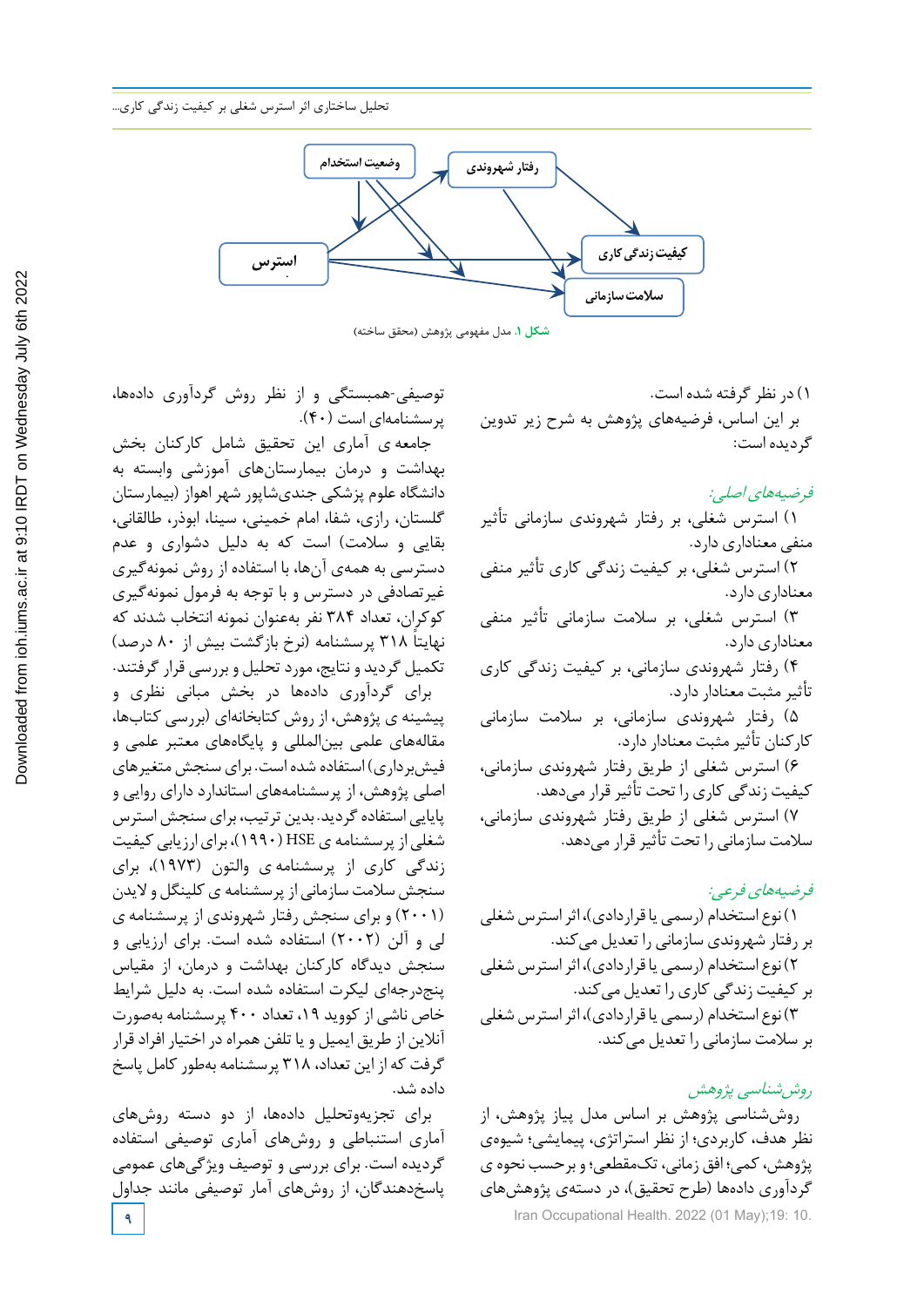Downloaded from ioh.iums.ac.ir at 9:10 IRDT on Wednesday July 6th 2022 [Downloaded from ioh.iums.ac.ir at 9:10 IRDT on Wednesday July 6th 2022](http://ioh.iums.ac.ir/article-1-3291-fa.html) توزیع فراوانی و میانگین و از تحلیل عاملی تأییدی و روشهای آمار استنباطی مانند تحلیل همبستگی و مدلسازی معادالت ساختاری برای آزمون فرضیههای تحقیق استفاده شد. بدین منظور، نرمافزارهای آماری SPSS و PLS Smart به کار رفته است.

# **ِژوهش یافتههای پ**

در جدول ۱ و ۲، توصیف نمونه ی آماری به تفکیک ویژگیهای جمعیتشناختی و ضرایب همبستگی آمده است.

همانطور که مشاهده میشود، بیش از 80 درصد نمونه ی آماری را زنان تشکیل دادهاند. از نظر سن، افراد 31 تا 40 سال، از نظر تحصیالت، مقطع لیسانس و از نظر سابقه ی افراد، باالتر از 11 سال خدمت، دارای بیشترین فراوانی بودهاند. همچنین کارکنان قراردادی، بیشتر از

رسمی بودند.

نتایج، نشان میدهد استرس شغلی پرسنل بهداشت و درمان بیمارستانهای آموزشی اهواز، بیش از حد متوسط است (۴/۲) و به دلیل سطح بالای تنیدگی، کیفیت زندگی کاری آنها نیز نسبتاً پایین (۳/۱۱) میباشد. با توجه به مقدار معناداری کمتر از ،0/01 میتوان گفت در سطح اطمینان %99 بین متغیرهای تنیدگی، کیفیت زندگی کاری و رفتار شهروندی سازمانی، رابطه ی معنادار وجود دارد؛ بهطوری که استرس شغلی با کیفیت زندگی کاری و رفتار شهروندی رابطهی منفی (p=-0/55 و c=-0/68=r= -0/69=r (و کیفیت زندگی کاری با سالمت و رفتار شهروندی، رابطهی مثبت معنادار (0/58=r و 0/61=r ( دارد. همچنین رابطه یمثبت معنادار بین سن و سابقه ی خدمت کارکنان با همه ی متغیرها تأیید شد. این در حالی است که رابطه ی سن با استرس شغلی معکوس

| درصد فراوانی         | فراوانى                         | متغيرهاي جمعيت شناختي |               |
|----------------------|---------------------------------|-----------------------|---------------|
| $\mathcal{L}$        | $\tau\tau$                      | ۳۰ سال و کمتر         |               |
| ۴٢                   | 157                             | ۳۱ تا ۴۰ سال          |               |
| $\tau\tau$           | $\mathcal{N} \cdot \mathcal{N}$ | ۴۱ تا ۵۰ سال          | سن            |
| ۱۶                   | ۵۱                              | بالاتر از ۵۰ سال      |               |
| $\Lambda \mathsf{r}$ | ۲۶۴                             | زن                    |               |
| $\gamma$             | ۵۴                              | مر د                  | جنسيت         |
| $\tau\tau$           | γ٠                              | فوق ديپلم             |               |
| ۴۹                   | ۱۵۶                             | ليسانس                | تحصيلات       |
| ۲۹                   | ۹۲                              | فوق ليسانس و بالاتر   |               |
| Υ                    | ٢۵                              | کمتر از ۵ سال         |               |
| ٢٧                   | ۸۶                              | ۵ تا ۱۰ سال           |               |
| $\tau\tau$           | $\mathcal{L} \cdot \mathcal{L}$ | ۱۱ تا ۱۵ سال          | سابقه خدمت    |
| $\tau\tau$           | 1.7                             | بالاتر از ۱۵ سال      |               |
| ٣٩                   | 156                             | رسمى                  |               |
| ۶۱                   | ۱۹۴                             | قراردادى              | وضعيت استخدام |
| 7.1                  | ٣١٨                             | ---                   | جمع کل        |

**جدول .1** توصیف جمعیت شناختی نمونه آماری

| جدول ٢. نتايج آزمون همبستگي اسپيرمن |  |  |
|-------------------------------------|--|--|
|-------------------------------------|--|--|

| متغير            | ميانگين                   | انحراف معيار            |            |                    |                      | ۴                   | ۵      | ۶ |
|------------------|---------------------------|-------------------------|------------|--------------------|----------------------|---------------------|--------|---|
| ۱) استرس شغلی    | $f/\tau$                  | .19Y                    |            |                    |                      |                     |        |   |
| ۲) کیفیت زندگی   | $\mathcal{L}/\mathcal{L}$ | .180                    | ※※-・/タ人    |                    |                      |                     |        |   |
| ۳) رفتار شهروندی | $\mathbf{r}/\mathbf{v}$   | .199                    | $*** -100$ | ※※・/۶ー             |                      |                     |        |   |
| ۴) سلامت سازمانی | $\mathbf{r}/\mathbf{r}$   | .195                    | ※※−・/69    | ** ·/△∧            | ※※・/△\               |                     |        |   |
| ۵) سابقه خدمت    | ۱۲/۳                      | $1/\zeta$               | $***/51$   | $* \cdot / \tau$   | $* \cdot / \nabla V$ | $* \cdot \wedge^*)$ |        |   |
| ۶) سن            | $\mathbf{y}(\mathbf{y})$  | $\mathsf{Y}/\mathsf{I}$ | **− · /۴∧  | $* \cdot \wedge 9$ | $\frac{1}{2}$ ./16   | $* \cdot \wedge f$  | ***/∨9 |   |

 $\frac{P}{Q}$  (0/05  $\frac{P}{Q}$   $\frac{P}{Q}$  +  $\frac{P}{Q}$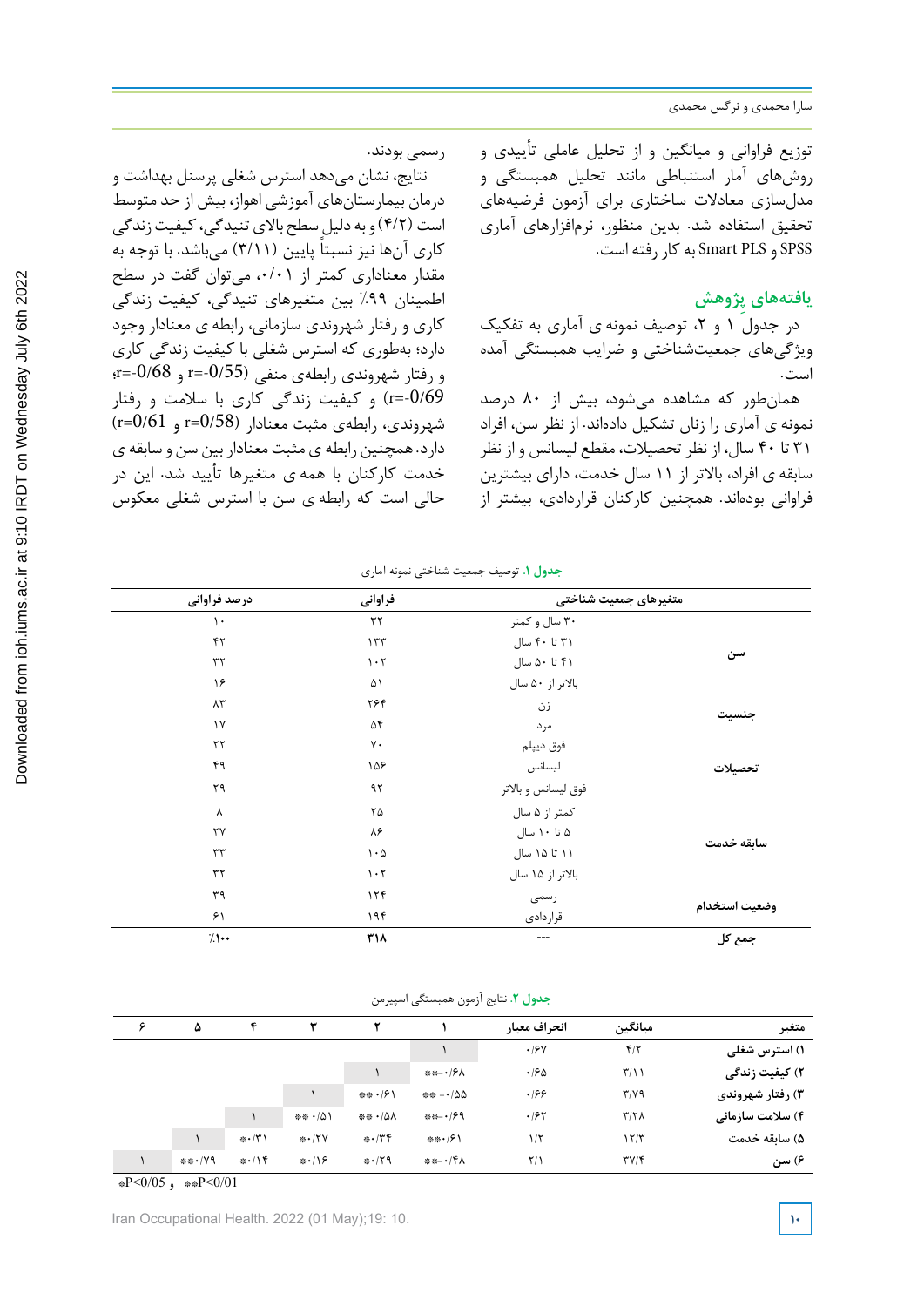است؛ یعنی با افزایش سن از میزان استرس شغلی افراد کاسته میشود. پس از تأیید همبستگی، میتوان با روش مدلسازی معادالت ساختاری، روابط علی میان متغیرها را سنجید.

# آزمون نرمال بودن دادهها <sup>و</sup> برازش مدل اندازهگیری

قبل از آزمون فرضیهها، ابتدا نرمال بودن توزیع دادهها با استفاده از آزمون کولموگروف-اسمیرنوف بررسی گردید. نتایج آزمون با توجه به معناداری کمتر از 5 درصد برای متغیرها، نشان داد که دادهها از توزیع نرمال برخوردار نیستند.

برای تعیین برازش مدل اندازهگیری، از سه معیار پایایی، روایی همگرا و واگرا و برای سنجش پایایی، از پایایی مرکب و آلفای کرونباخ استفاده شد. با توجه به مقادیر AVE (باالتر از 0/5) و نیز مقادیر پایایی مرکب و آلفای کرونباخ (باالتر از 0/7)، روایی همگرا و برازش مناسب مدل، مورد تأیید قرار گرفت (جدول 3). برای روایی واگرا، از آزمون

فورنل-الکر (1981) استفاده گردیده که بررسی میکند معرف هر سازه نسبت به سایر سازهها همبستگی باالتری به خود سازهداشته باشد (41).

بارهای عاملی فورنل-الکر، نشان میدهد بار هر معرف انعکاسی برای هر سازه روی قطر اصلی (جذر مقادیر AVE) بیشتر از بار آن معرف برای سایر سازههاست؛ بنابراین، روایی افتراقی یا واگرای مدل تأیید میگردد (جدول 3).

# برازش مدل ساختاری

برای ارزیابی برازش مدل ساختاری، از ضرایب  $\mathtt{R}^2$  و شا*خص*  $\varmathcal{Q}^{\scriptscriptstyle 2}$  استفاده شده است. شاخص  $\varmathcal{Q}^{\scriptscriptstyle 2}$ ، خود به دو شاخص اشتراك و شاخص افزونگی تقسیم میشود. برازش کلی مدل نیزاز طریق مثبت بودن شاخص نیکویی برازش GOF نشان داده میشود. جدول ۴، شاخصهای برازش مدل را نشان میدهد. با توجه به مثبت بودن شاخص اشتراك و شاخص افزونگی و سه مقدار ،0/01 ،0/25 0/36 که بهعنوان مقادیر ضعیف، متوسط و قوی

# **جدول .3 روایی واگرا و همگرا و پا یایی مدل اندازهگیري جدول .3** روایی واگرا و همگرا و پایایی مدل اندازهگیری

| DV<br>روايي واگرا                | <b>AVE</b><br>روایی همگرا | پایایی مرکب                  | آلفاي كرونباخ        | متغيرها       |
|----------------------------------|---------------------------|------------------------------|----------------------|---------------|
| $\cdot$ / $\vee$ $\circ$ $\circ$ | $\cdot$ /5/               | $\cdot$ / $\Lambda$ $\Delta$ | $\cdot/\lambda$      | استرس شغلی    |
| .1049                            | .755                      | .195                         | $\cdot$ /9           | کیفیت زندگی   |
| $\cdot$ /YA)                     | .109                      | $\cdot$ /9)                  | $\cdot$ / $\wedge$ Y | رفتار شهروندی |
| .7Y                              | .7010                     | .78                          | $\cdot$ /yq          | سلامت سازمانی |

**جدول .4** شاخصهای برازش مدل

| <b>GOF</b> | $\mathbb{R}^2$ | شاخص اعتبار اشتراک $\rm{CV}$ - $\rm{Com}$ | شاخص اعتبار افزونگی $\rm{CV}$ - $\rm{Rdu}$ | متغيرها |
|------------|----------------|-------------------------------------------|--------------------------------------------|---------|
|            | $- -$          | .75                                       | $- -$                                      | استرس   |
| .157V      | .15V           | .787                                      | .79                                        | كيفيت   |
|            | $\cdot$ /۳۵    | $\cdot$ / $\Delta \lambda$                | .777                                       | ر فتار  |
|            | .791Y          | .75                                       | $\cdot$ /۳.                                | سلامت   |

جدول ۵. نتایج معادلات ساختاری برای فرضیههای ۱ تا ۵

| نتيجه         | R <sup>2</sup>         | اثرات               |                       |                                |      |  |
|---------------|------------------------|---------------------|-----------------------|--------------------------------|------|--|
|               |                        |                     | ىتا                   | فرضيههاي تحقيق: تاثير          | رديف |  |
| تأييد اثرمنفي | .149                   | $4/\lambda\lambda$  | $- \cdot \mathcal{F}$ | استرس شغلی بر رفتار شهروندی    |      |  |
| تأييد اثرمنفي | $\cdot/\Delta \cdot f$ | $\cdot$ / $\lambda$ | $- \cdot / V$         | استرس شغلي بركيفيت زندگي كاري  |      |  |
| تأييد اثرمنفي | .1999                  | $\lambda$ /۶۲       | $-199$                | استرس شغلی بر سلامت سازمانی    |      |  |
| تأييد اثرمثبت | .79                    | $Y/F\Delta$         | .708                  | رفتارشهروندي بركيفيتزندگي كاري |      |  |
| تأييد اثرمثبت | .75                    | 9/95                | .78V                  | رفتار شهروندي بر سلامت سازماني | ۵    |  |

 $|t|$ >1.96 Significant at P<0.05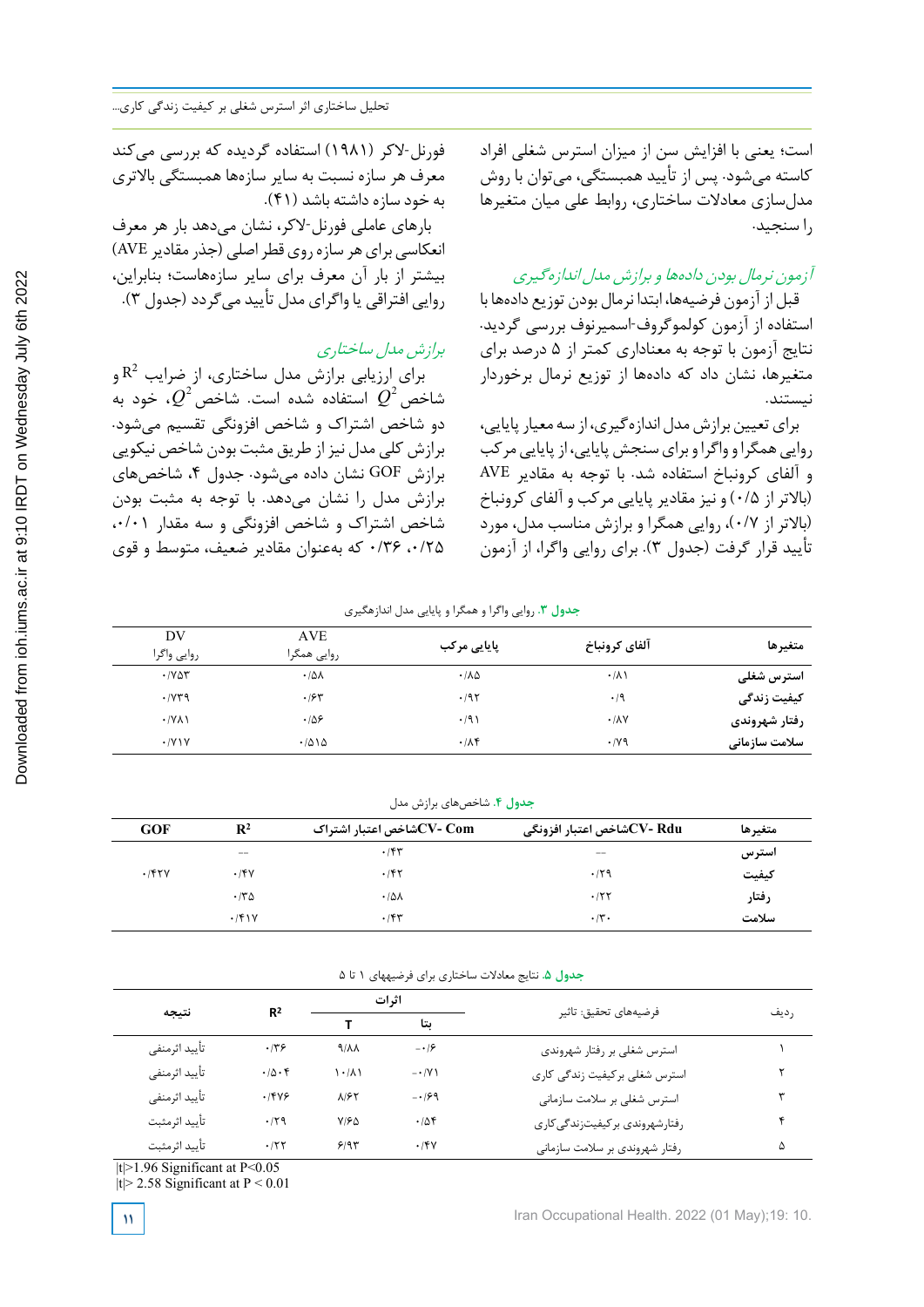

**شکل .2 نماي کلی مدل پژوهش در حالت استاندارد و معناداري(t ( شکل .2** نمای کلی مدل پژوهش در حالت استاندارد و معناداری)t)

**جدول .6** نتایج رابطه بین متغیرهای تحقیق به تفکیک دو گروه

| نتايج |                                    |       | $(n=124)$ رسمے)                        |       | قراردادی (n=194) | فرضيههای تحقيق: تاثير          |
|-------|------------------------------------|-------|----------------------------------------|-------|------------------|--------------------------------|
|       |                                    | Т?    | R <sub>2</sub>                         | T1    | R1               |                                |
| تاييد | $-\mathsf{r}/\mathsf{A}\mathsf{r}$ | ۱۱/۴۳ | $-19y$                                 | 9/1 V | $-105$           | استرس شغلی بر رفتار شهروندی    |
| تاييد | $-\mathbf{r}/9$                    | ۱۲/۳  | $ \cdot$ / $\gamma$ $\tau$             | ۱۰۱۷  | $-195$           | استرس شغلی بر کیفیت زندگی کاری |
| تاييد | $-\mathbf{r}/\mathbf{A}$           | ۱۱/۹۸ | $ \cdot$ /Y \                          | ۱۰/۱  | $-109$           | استرس شغلی بر سلامت سازمانی    |
| تاييد | $\Delta/\Lambda\tau$               |       | (VAF) شدت اثرمتغیر میانجی= ۰/۳۱ و ۰/۳۲ |       |                  | اثر ميانجي رفتار شهروندي       |

برای GOF معرفیشده است (13) و حصول مقدار 0/43 برای GOF، برازش مناسب مدل تأیید میگردد. ضریب بیانگر میزان تأثیرپذیری متغیر وابسته از متغیر  $\mathrm{R}^2$ مستقل است. مقادیر ،0/18 0/33 و 0/67 در مدلهای مسیری PLS برای  $R^2$ به ترتیب ضعیف، متوسط و قابل توجه توصیف میشوند (41). مقادیر 2R در جدول ،4 نشاندهندهی سطح مطلوب برازش مدل است.

# آزمون فرضیههای پژوهش

پس از آزمون مدل بیرونی و تأیید روایی و پایایی (مدل اندازهگیری)، با استفاده از مدل درونی میتوان به بررسی فرضیههای پژوهش پرداخت. بدین منظور، از معیارهای آماره t و ضریب مسیر استفاده شده است. مدل مفهومی آزمونشده در حالت معناداری یا الگوریتم PLS و ضریب مسیرها در شکل 2 و در جدول 5 نیز خالصه ی نتایج آزمون فرضیهها قابل مشاهده است.

نتایج آزمون فرضیه ی اول تا سوم، مبنی بر اثر منفی و معنادار تنیدگی شغلی بر رفتار شهروندی، کیفیت زندگی

کاری و سالمت سازمانی، نشان داد با توجه به ضرایب  $(T\text{-value})$  مسیر ۰/۶۹؛ ۰/۷۱ - و ۰/۶۹ و هقدار معناداری که از عدد 2/58 بزرگتر است (9/88؛ 10/81 و 8/62)، در سطح 99 درصد اطمینان این ادعا تأیید میگردد؛ یعنی با افزایش استرس شغلی، رفتار شهروندی، کیفیت زندگی کاری و سالمت سازمانی کاهش مییابد و بالعکس.

همچنین نتایج آزمون فرضیه ی چهارم و پنجم با توجه به ضریب مسیر 0/54 و 0/47 و معناداری 7/65 و ،6/93 نشان داد رفتار شهروندی سازمانی، تأثیر مثبت قابل توجهی بر کیفیت زندگی کاری و سالمت سازمانی کادر بهداشت ودرمان دارد.

در تحلیل بیشتر دادهها، نقش میانجی رفتارهای شهروندی سازمانی و اثر تعدیلکننده ی وضعیت استخدامی بررسی گردید که تأثیر معنادار میانجیگری رفتار شهروندیموردتأیید قرارگرفت. همچنین فرضیهها برای دو گروه استخدام رسمی و قراردادی، بهصورت جداگانه محاسبه شد که نتایج، تفاوت معنادار تأثیر معکوس استرس شغلی برکیفیت زندگی، رفتار شهروندی

Iran Occupational Health. 2022 (01 May);19: 10. **12**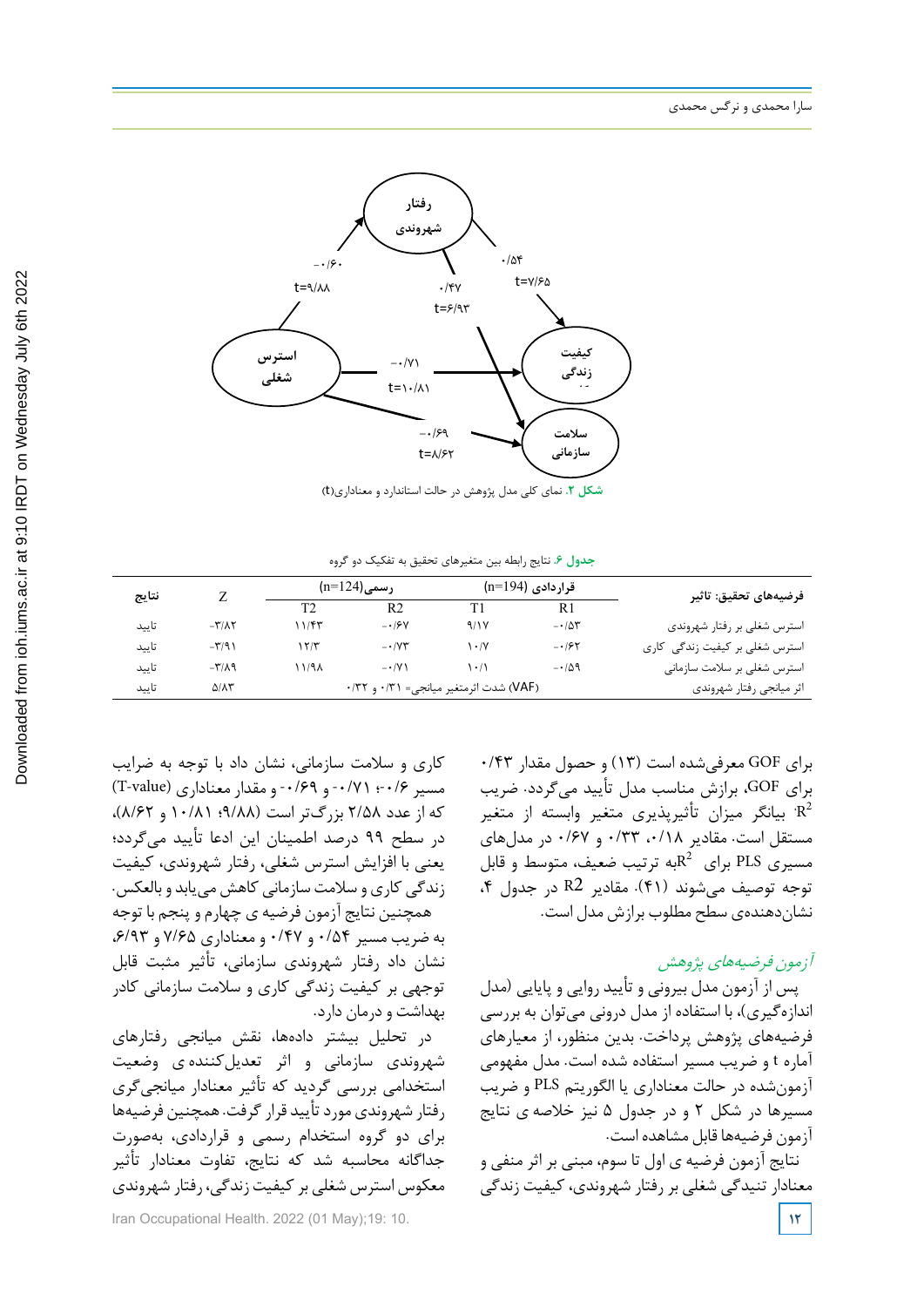بزرگی و یا میزان ضرایب همبستگی صفر مرتبه میان K زیرگروه مشخص میشود. این امر، مستلزم شکلگیری K زیرگروه برای متغیر تعدیل گر Z، محاسبه ی ضریب همبستگی بین دو متغیر مستقل یا پیشبین و متغیر وابسته یا مالك (مثل Y ,X (بر اساس زیرگروهها و آزمون نتایج، یعنی مساوی بودن K ضریب همبستگی، است. اگر فرضیه ی صفر رد شود، اثر متغیر تعدیل گر تأیید می گردد  $(11)$ 

$$
z = \frac{w_1 - w_2}{\sqrt{\frac{1}{N_1 - 3} + \frac{1}{N_2 - 3}}} \propto N(0, 1)
$$

$$
w_{1} = \frac{1}{2} \ln \frac{1+r_{1}}{1-r_{1}}
$$
  

$$
w_{2} = \frac{1}{2} \ln \frac{1+r_{2}}{1-r_{2}}
$$
  

$$
w_{3} = \frac{1}{2} \ln \frac{1+r_{2}}{1-r_{2}}
$$

2

 $2 - 1$ 

در صورتی که مقدار آماره z برای فرض وجود تفاوت معنادارگردد (مقدار سطح معناداری کمتراز 0/05 شود)، آنگاه میتوان گفت که متغیر تعدیلگر بر رابطه ی دو متغیر تأثیر میگذارد.

همانطور که نتایج نشان میدهد، تأثیر استرس شغلی بر رفتار شهروندی سازمانی، کیفیت زندگی کاری و سالمت سازمانی در هر دو گروه استخدامی در سطح اطمینان %99 تأیید شده است و طبق آزمون z فیشر مقدار بتا در هر گروه در سطح اطمینان %99 برابر نیست و اختالف ضریب تأثیرمعنادار شده است (سطح معناداری کمتراز 0/01)؛ بنابراین، فرضیهها تأیید شدند؛ یعنیتأثیر منفی استرس شغلی بررفتار شهروندی سازمانی وکیفیت زندگی کاری، تحت تأثیر وضعیت استخدامی کارکنان قرار گرفته است. طبق نتایج حاصله از رگرسیون، تأثیراسترس شغلی بر رفتار شهروندی، کیفیت زندگی کاری و سالمت سازمانی کارکنان رسمی، قویتر از کارکنان قراردادی و شرکتی است (مقدار بتا بزرگتراست).

# **نتیجهگیری و پیشنهادها**

یافتههای حاصل از آزمون فرضیه ی اول تا سوم، تأثیر منفی استرس شغلی را بر رفتار شهروندی سازمانی، کیفیت زندگی کاری و سالمت سازمانی تأیید میکند؛ یعنی با افزایش استرس و تنش شغلی افراد، رفتارهای و سالمت سازمانی در این دو گروه استخدامی را نشان می دهد.

بررسی نقش میانجی رفتار شهروندی سازمانی برای آزمون تأثیر متغیر میانجی، یک آزمون پرکاربرد به نام آزمون سوبل وجود دارد که از رابطهی 1 محاسبه میشود:

$$
Z - Value = \frac{a \times b}{\sqrt{(b^2 \times S_a^2) + (a^2 \times S_b^2) + (S_a^2 \times S_b^2)}}
$$
 (1)

که در آن، *a* ضریب مسیر میان متغیر مستقل و میانجی، *b* ضریب مسیر میان متغیر وابسته و میانجی، *s <sup>a</sup>* خطای استاندارد مربوط به مسیر میان متغیر مستقل و میانجیو *s <sup>b</sup>* خطای استاندارد مربوط به مسیر میان متغیر وابسته و میانجی است.

برای تعیین شدت تأثیر میانجی از آمارهای به نام VAF استفاده میشود که مقداری بین ۰ و ۱ را میپذیرد و هرچه این مقدار به 1 نزدیکتر باشد، نشاندهندهی قوی بودن تأثیرمتغیرمیانجی است و از رابطهی 2 محاسبه میشود:

$$
VAF = \frac{a \times b}{(a \times b) + c} = 0/31, 0/32
$$
 (7)

که در آن، *a* مقدار ضریب مسیر میان متغیر مستقل و میانجی، *b*مقدار ضریب مسیر میان متغیر وابسته و میانجی و *C* مقدار ضریب مسیر میان متغیر مستقل و وابسته است.

نتایج آزمون میانجی رفتار شهروندی، نشان میدهد که در سطح اطمینان 95 درصد، نقش میانجی معنادار است. مقدار VAF ۰/۳۱ و ۰/۳۲ بیانگر اثرگذاری استرس شغلی از طریق رفتار شهروندی برکیفیت زندگی کاری و سالمت سازمانی است (جدول 6).

## تحلیل نقش تعدیلکنندهی وضعیت استخدام

چندین روش آماری برای آزمون متغیرهای تعدیلگر وجود دارد که یکی از آنها، راهبرد سابگروپ است. این روش، برای متغیرهای پیوسته مناسب است و عملاً آزمون تشخیص متغیرهای همسانگر است و نسبت به روشهای دیگر در مطالعات مدیریتی بیشترین استفاده را داشته است. راهبرد سابگروپ، شامل تست ضریب همبستگی دویاچندزیرگروهاست. دررویکردسابگروپ، تفاوتهای میان قدرت یا میزان یک ارتباط از طریق تفاوتهای میان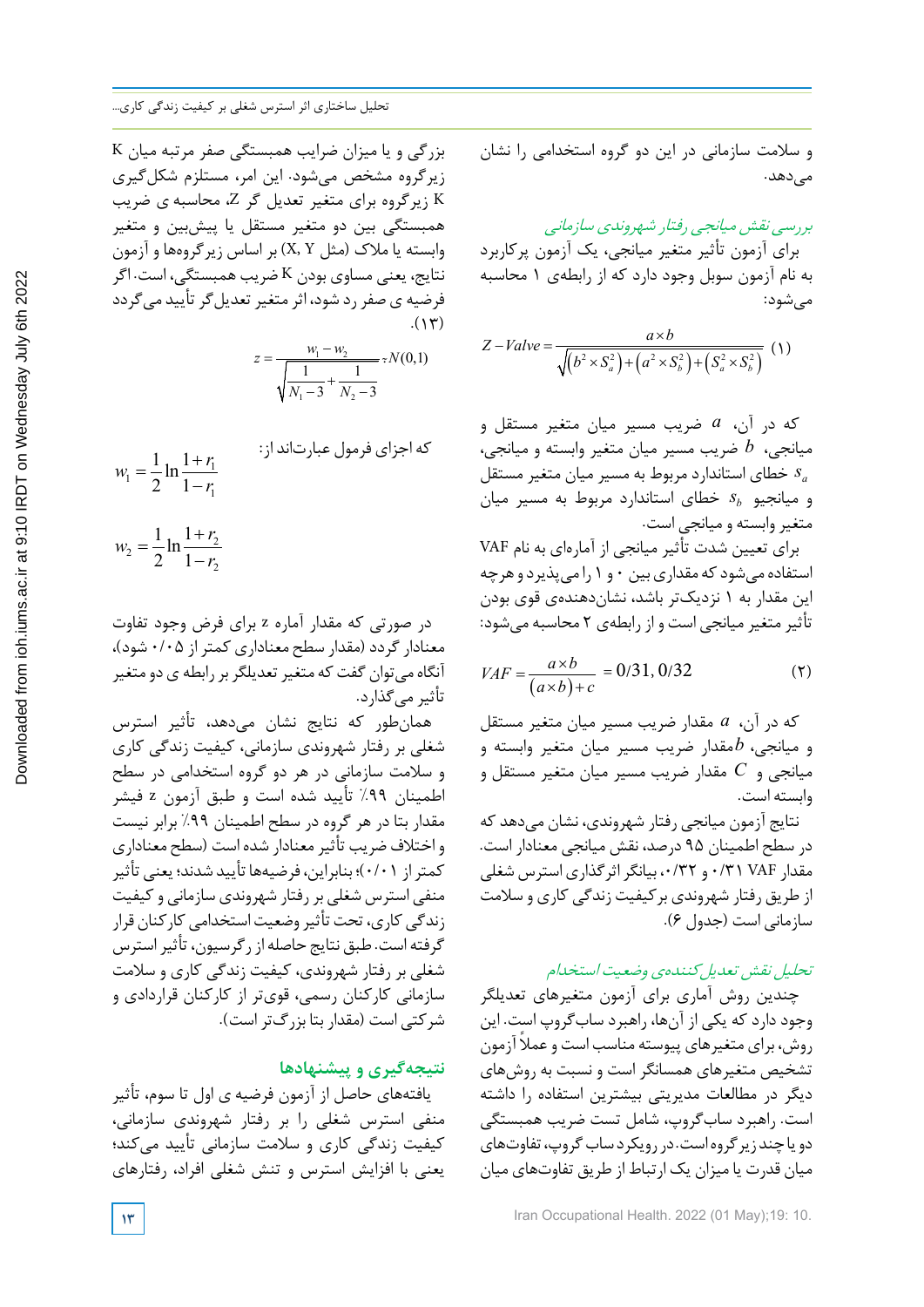شهروندی و سپس کیفیت زندگی کاری و سلامت سازمانی آنهاکاهش مییابد و بالعکس؛ بدین معناکه اگرکارکنان خدمات بهداشتی و درمانی تنیدگی و استرس شغلی بالایی داشته باشند، رفتارهای شهروندی از قبیل وفاداری، ادب، مهربانی و نزاکت، کمک به دیگران و انجام کارهای اضافی مورد نیاز، به دلیل استرس زیاد، شکل نمیگیرد. همچنین شرایط محیطی فعالیت آنها همچون نور و درجه ی دمای نامناسب، سروصدا، عدم احترام متقابل و حجم کار زیاد، باعث افزایش استرس شغلی و درنتیجه کاهش کیفیت زندگی کاری و سالمت آنها خواهد شد. این نتایج، با مطالعات پیشین همخوانی دارد (۲۲، ۳۰، ،31 ،33 ،35 ،36 37)؛ از اینرو، رفتارهای شهروندی با کیفیت زندگی کاری و سالمت سازمانی رابطهی مثبت معنادار دارند (فرضیه ی چهارم و پنجم). این نتایج، با مطالعات شکراللهی و طاهری (25)، پارسا و همکاران (33) و یاداف و میشرا (34) همخوانی دارد.

در این راستا، توصیه میشود مسئولین، مدیران و سرپرستاران برای کاهش تنیدگی شغلی کارکنان زیرمجموعه ی خود، اقداماتی انجام داده تا میزان رفتارهای شهروندی و درنتیجه کیفیت زندگی کاری و سالمت سازمانی آنها افزایش یابد؛ بهعنوان مثال، زمان و فرصت کافی را برای انجام فعالیتهادر اختیار افرادقرار دهند؛هرفردبا توجه به وظیفه یخود، حجم کارمشخص داشته باشد؛ عوامل استرسزا از قبیل نور، صدا و... در محل کار کاهش یابد، احترام افراد حفظ شده و به روحیات آنها توجه شود؛ پرداخت پاداش و جبران خدمات آنها مناسب و منصفانه باشد؛ عدالت در پرداختها در مقایسه باکارهای مشابه رعایت شود.

همچنین نتایج، نشان دادرفتار شهروندی نهتنها بهطور مستقیم باعث بهبود کیفیت زندگی کاری و سالمت سازمانی افراد خواهد شد، بلکه بهعنوان میانجی میتواند رابطهی تنیدگی شغلی با کیفیت زندگی کاری و سالمت سازمانی را تحت تأثیر قرار دهد (فرضیه 6 و 7)؛ یعنی استرس شغلی، ابتدا منجر به کاهش رفتارهای شهروندی میشودو سپس از این طریق باعث کاهش کیفیت زندگی کاری و سالمت سازمانی خواهد شد.

عالوه بر این، نتایج، نشان میدهد که تأثیر تنیدگی شغلی بر کیفیت زندگی کاری، رفتار شهروندی و سالمت سازمانی در دو گروه استخدامی تفاوت معنادار دارد؛ یعنی وضعیت استخدام رسمی و قراردادی، تأثیر استرس شغلی بر کیفیت زندگی کاری، رفتار شهروندی

و سالمت سازمانی را تعدیل میکند (فرضیههای فرعی)؛ بدینصورت که این تأثیر در کارکنان رسمی قویتر از کارکنان قراردادی و شرکتی نشان داده شد. این موضوع، ً نشان میدهد نیروهای رسمی چون امنیت شغلی نسبتا باالتری دارند، نسبت به گروه قراردادی از استرس شغلی کمتری برخوردارند (6). این نتایج، با مطالعات محمدی و همکاران (21)، سلیمی و اشکانپور (32) و محمدی (38) مطابقت دارد.

امروزه کاهش استرس شغلی، بهویژه در مشاغل سخت و استرسزا ازجمله خدمات بهداشتی و درمانی، امری ضروری است. نتایج این مطالعه، نشان دادتنیدگی شغلی، بهطورمستقیم وغیرمستقیم برکیفیتزندگیورفتارهای شهروندی کادر بهداشتی و درمانی تأثیر می گذار د؛ بهعبارت دیگر، استرسهای شغلی منجر به کاهش رفتارهای شهروندی و درنتیجه کاهش کیفیت زندگی کاری و سلامت سازمانی میشوند. همچنین، نتایج این مطالعه، نشان داد که کارکنان در دو گروه رسمی و قراردادی، تجربیات متفاوتی از استرس شغلی و اثرآن بررفتارهای شهروندی وکیفیت زندگی کاری و سلامت سازمانی دارند.

## **محدودیتها و پیشنهادهای پژوهشی**

از آنجا که استرس شغلی یک پدیده ی چندبعدی و چندسطحی است و عوامل مختلف را تحت تأثیر قرار میدهد و خود نیز تحت تأثیر عوامل مختلف محیطی، شغلی، سازمانی، مدیریتی و شخصیتی قرار دارد، محدودیت اصلی مطالعه، آن است که امکان بررسی همه ی این عوامل در این پژوهش میسر نبوده است. همچنین محدودیت ناشی از جمعآوری اطالعات از طریق پرسشنامه که عدم امکان بررسی میزان دقت پاسخدهندگان را باعث میشود، از دیگر محدودیتهاست که توصیه میشود بهمنظور افزایش دقت و صحت نتایج، از ابزارهای تکمیلی دیگری همچون مصاحبه و روشهای کیفی برای گردآوری دادهها استفاده شود. محدودیت جامعه ی خاص (بیمارستانهای آموزشی) نیز تعمیمپذیری نتایج را کاهش میدهد که با انجام پژوهشهای مشابه در سطوح مختلف کارکنان و مدیران سایر سازمانها و حتی در سطح ملی و مقایسه ی نتایج، مرتفع میگردد.

همچنین می توان علاوه بر وضعیت استخدام، متغیرهای جنسیت، تجربه ی کاری و سطح تحصیالترا نیزبهعنوان متغیرتعدیلکننده و متغیرهای تناسب شخصیت-شغل را بهعنوان متغیرهای میانجی موردبررسی قرارداد.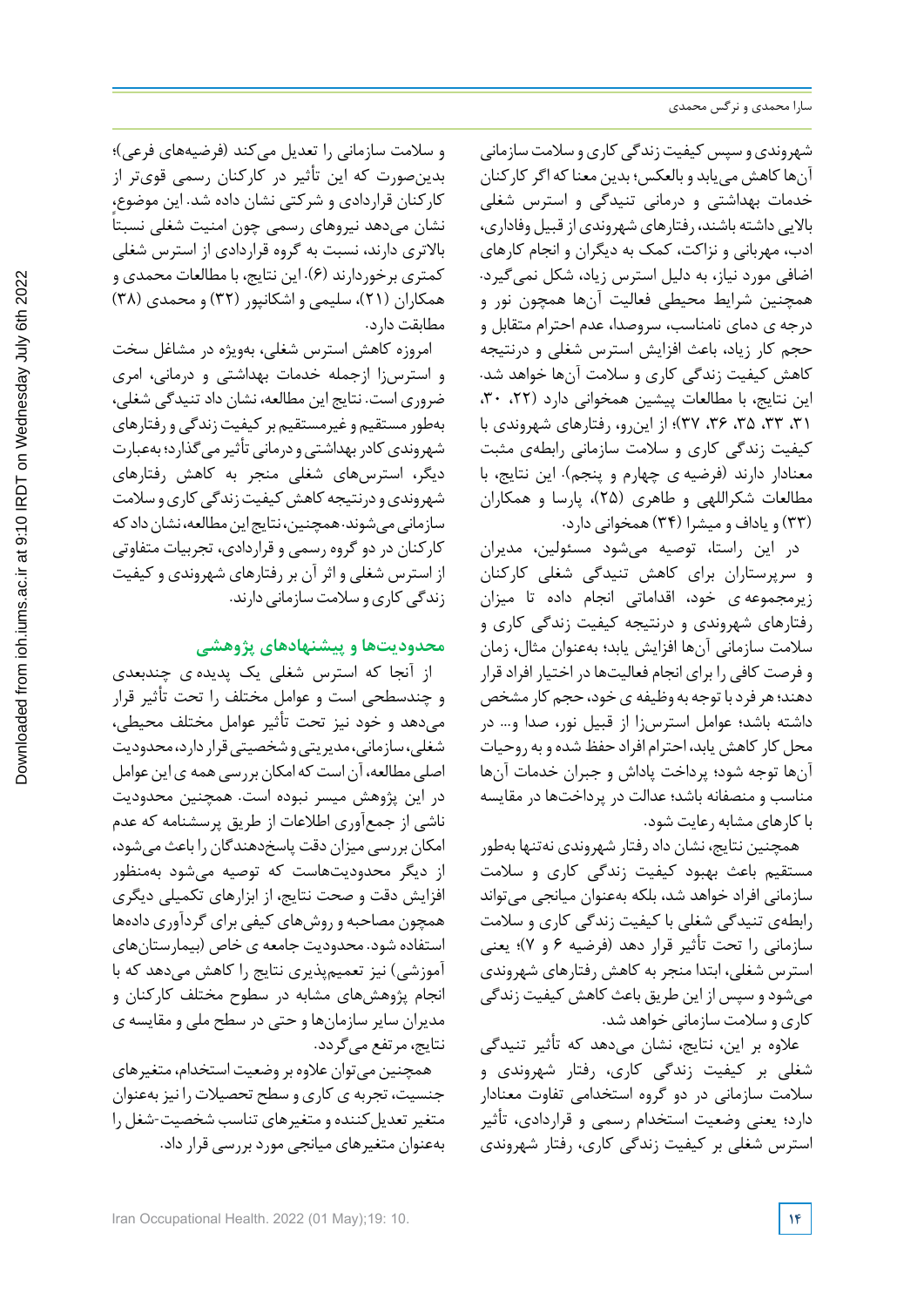### **REFERENCES**

- 1. Safaeian A, Rouzbahani R, Tavakolifard N, Mzannar S, Fatemi SM, Abbasi F. Assessment of Job Stress among the Employees of Alzahra Hospital; the Largest Healthcare Center in Isfahan Province, Iran. J Isfahan Med Sch 2019; 37(536): 857-63. [Persian]
- 2. Mohammadi S. Structural analysis the effect of organizational silence & voice on job engagement and organizational health of female nurses. Women in Development & Politics, 2020; 18(4): 601-617. [Persian]
- 3. Mohammadi S. The typology of Organizational Culture of Shahid Chamran University of Ahvaz and its effect on Employees' Organizational Health. Career and Organizational Counseling. 2019; 11(39):101-125.
- 4. Klingele WE, & Lyden JA. "Organizational health and teacher education". The Teacher Educator, 2001; 37(2):100-116.
- 5. Ghahramani M, Abolghasemi M, Arefi M, & Khatami M. Examine organizational health at Shahid Beheshti University. Quarterly Journal of Career & Organizational Counseling, 2012; 4(10): 13-30.
- 6. Mohammadi J, Exploring the Model of Effective Moderators on Relationship between Strains and Organizational Citizenship Behaviors A Meta-Analysis Approach, Ph.D Thesis, Tarbiat Modares University, Tehran, Iran; 2011. [Persian]
- 7. Taheri Y, Mohammadi J, & Jafarinia S, "Investigating the Relationship between Transformational Leadership and Organizational Citizenship Behavior, Considering to the Mediator Role of Empowerment", Journal of Public Administration. 2014; 6(4): 769-789. [Persian]
- 8. Bolino MC, Turnley H, Gilstrap B, & Suazo M, "Citizenship under pressure: What's a 'good soldier' to do?" Journal of Organizational Behavior. 2010; 31: 835- 855.
- 9. Rivaz M, Ebadi A, Momennasab M. The role of Magnet hospitals in making the nursing practice environment attractive. Hayat. 2018; 23(4): 290-294.
- 10. Mirkamali SM, Mazari E, Khabare K, Zoughipour S. 'Identify Job Stressors and Their Relationship with Quality of Work Life (Case: Faculty Members of Birjand University). Organizational Culture Management 2016; 13(4): 1113-33.
- 11. Lee K, & Allen J, "OCB & workplace deviance: The role of affect & cognitions", Journal of Applied Psychology. 2002; 87: 131-142.
- 12. Ghaleei A, Mohajeran B, Taajobi M, Imani B. Relationship between quality of work life and occupational stress in staff of Bu-ali Sina university of Hamadan, Pajouhan Scientific Journal 2015; 13(4): 60-66.
- 13. Davari A, & Rezazadeh A, Structural Modeling with SmartPLS Application, Tehran: Jehad Daneshgahi

Publishing, 2018. [Persian]

- 14. Safaeian A, Hajimaghsioudi M, Golshiri P, Mahmoodi-Meymand L. Analysis of Job Stress and Stress Management Methods among Employed Physicians in the Emergency Departments of Selected Hospitals in Yazd City, Iran. J Isfahan Med Sch 2019; 36(510): 1608- 15. [Persian]
- 15. Zhang L, Jue FU, Benxian YA, Zhang Y. Correlations among Work Stressors, Work Stress Responses, and Subjective Well-Being of Civil Servants: Empirical Evidence from China. Iranian journal of public health. 2019; 48(6):1059-1067.
- 16. Miller KG. Impact of health behaviors on prenatal maternal stress [Master Thesis]. CALIFORNIA STATE UNIVERSITY: California State University, Long Beach; 2014.
- 17. Chang CH, Johnson E, Yang LQ, "Emotional strain and organizational citizenship behaviors: A meta-analysis and review", Work & Stress. 2007; 21(4): 312-332.
- 18. Gaither CA, Cahaleh AA, Doucette WR, Mott DA, Pederson CA, & Schommer JC, "A modified model of pharmacists' job stress: The role of organizational, extrarole, and individual factors on work-related outcomes". Research in Social and Administrative Pharmacy. 2008; 4: 231-243.
- 19. Felfe J, & Yan WH, "The impact of workgroup commitment on OCB, absenteeism …", Asia Pacific Business Review. 2009; 15(3): 433-450.
- 20. Peng JC, & Chiu SF, "An Integrative Model Linking Feedback Environment and OCB", Journal of Social Psychology. 2010; 150(6): 582-607.
- 21. Mohammadi J, Fani A, Azar A, Fathi S, "Evaluating the effect of the characteristics of the research participants on the relationship between Strain and Organizational Citizenship Behavior", Journal of Public Administration. 2013; 5(2): 97-124. [Persian]
- 22. Salehi S, Valiee S, ghafoori S, Roshani D, Fathi M. Effect of valerian capsule on anxiety and quality of life in type 1 diabetes: a clinical trial. SJKU. 2019; 24 (3): 55-66. [Persian]
- 23. Abbasi M, Zakerian A, Akbarzade A, Dinarvand N, Ghaljahi M, Poursadeghiyan M, Ebrahimi MH. Investigation of the relationship between work ability and work-related quality of life in nurses. Iranian journal of public health. 2017; 46(10):1404. [Persian]
- 24. Mirsepassi N, Human Resource Strategic Mangement with a glance globalization trend, Tehran: Mir Publication; 2016. [Persian]
- 25. Shokrollahi A, Taheri A, The Relationship of Employees' Quality of Work Life and Organizational Citizenship Behavior with their Entrepreneurship, Journal of New Approaches in Educational Administration, 2016; 6(24):